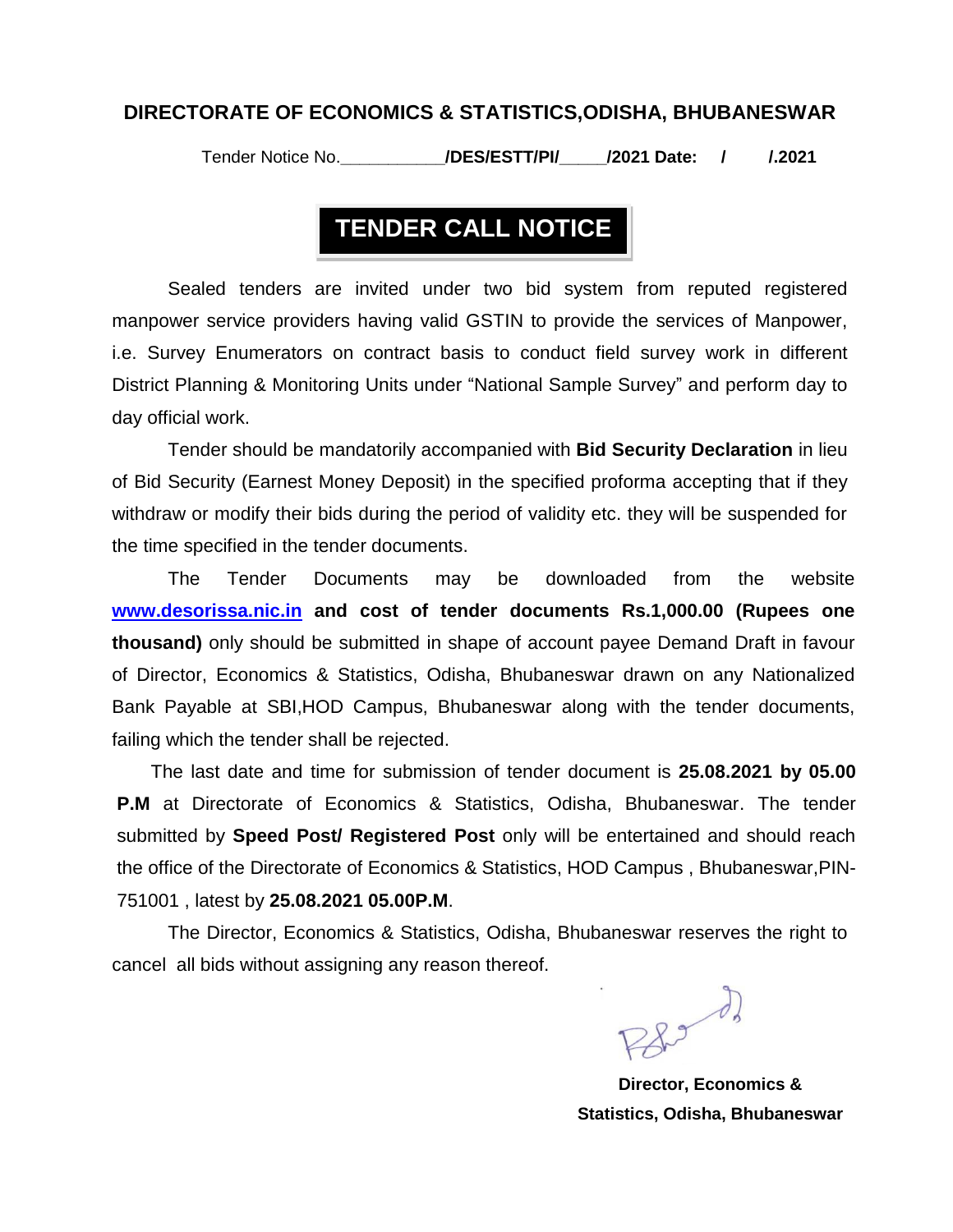#### **DIRECTORATE OF ECONOMICS & STATISTICS, ODISHA, BHUBANESWAR**

### **TENDER DOCUMENTS**

For providing services of Survey enumerator to the Directorate of Economics & Statistics,

Odisha, Bhubaneswar by a private manpower service provider.

| SL.<br>NO. | <b>DESCRIPTION</b>                                                                                                                     | <b>TIMING</b>                  |
|------------|----------------------------------------------------------------------------------------------------------------------------------------|--------------------------------|
| A          | <b>PERIOD</b><br>OF AVAILABILITY<br>- OF<br><b>TENDER</b><br>DOCUMENT IN OFFICIAL WEBSITE OF DES                                       | 05.08.2021 to 25.08.2021       |
| В          | LAST DATE AND TIME FOR SUBMISSION OF<br><b>TENDER DOCUMENT</b>                                                                         | 25.08.2021 at 5.00P.M.         |
|            | DATE AND TIME FOR OPENING OF:<br>i. Technical Bids                                                                                     | 26.08.2021 at 11.00 A.M.       |
|            | ii. Financial Bids of eligible bidders                                                                                                 | 27.08.2021 at 11.00 A.M.       |
| D          | <b>DATE</b><br><b>FOR</b><br><b>COMMENCEMENT</b><br><b>OF</b><br>DEPLOYMENT OF REQUIRED MANPOWER BY<br>THE SUCCESSFUL SERVICE PROVIDER | 01.09.2021<br>(Tentative date) |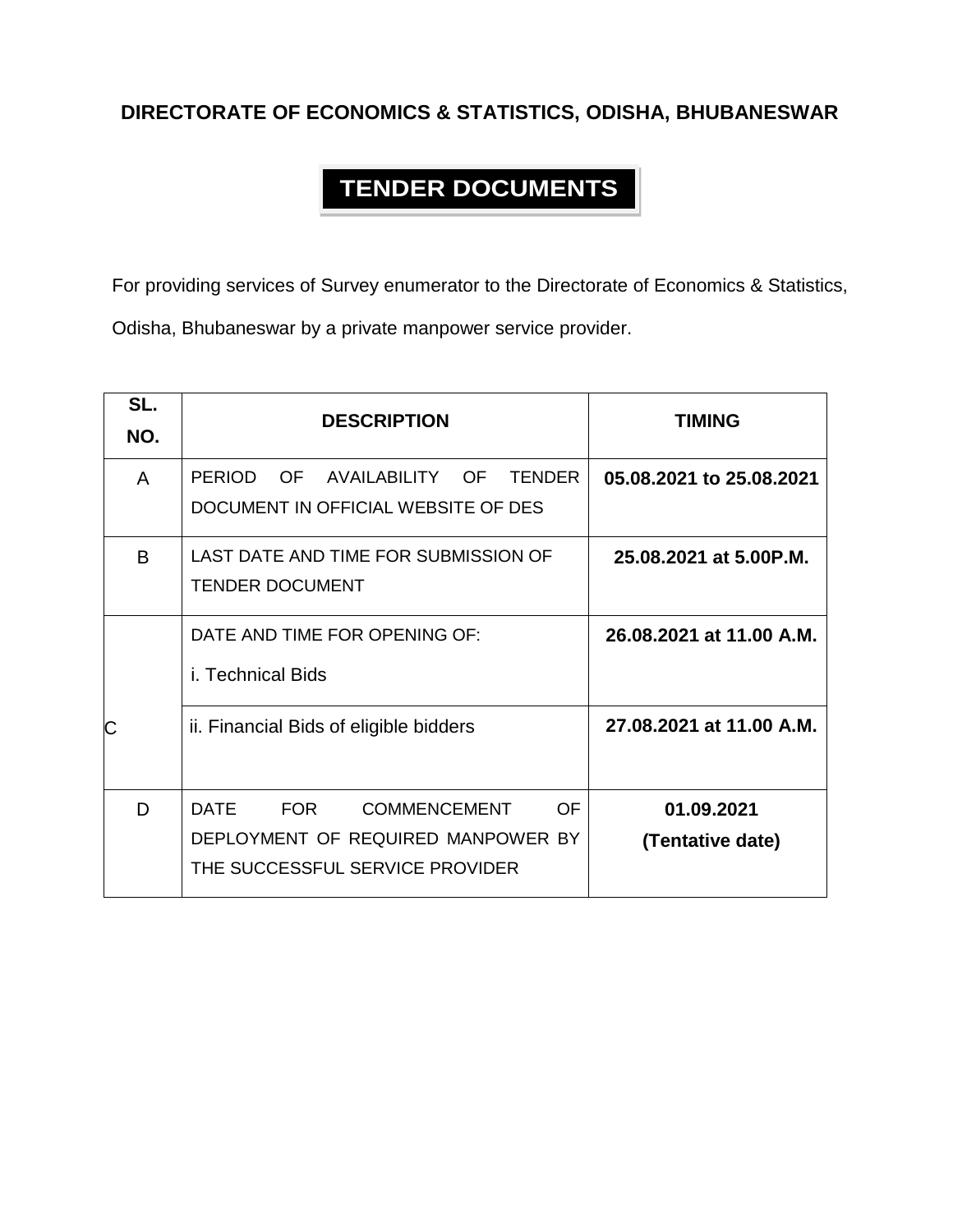# **CONTENT**

| SI. No.        | <b>DESCRIPTION OF CONTENTS</b>                                                                 | <b>PAGE</b><br><b>NUMBER</b> |
|----------------|------------------------------------------------------------------------------------------------|------------------------------|
| 1 <sub>1</sub> | SCOPE OF WORK AND GENERAL INSTRUCTIONS<br>FOR SERVICE PROVIDERS/ BIDDERS                       | $01 - 04$                    |
| 2.             | TECHNICAL REQUIREMENTS OF THE TENDER                                                           | $05 - 05$                    |
| 3.             | <b>TECHNICAL BID</b>                                                                           | 06-07                        |
| $4_{\cdot}$    | <b>FINANCIAL BID</b>                                                                           | 08-08                        |
| 5.             | <b>TERMS AND CONDITIONS</b>                                                                    | $09-13$                      |
| 6.             | DOCUMENTS TO BE SUBMITTED WITH THE<br><b>TECHNICAL BID</b>                                     | $14 - 14$                    |
| 7 <sub>1</sub> | DOCUMENTS TO BE SUBMITTED BY THE<br>SUCCESSFUL BIDDER AT THE TIME OF<br>DEPLOYMENT OF MANPOWER | $15 - 15$                    |
| 8.             | AGREEMENT AND TERMS & CONDITIONS                                                               | $16 - 19$                    |
| 9.             | CHECKLIST (DOCUMENT TO BE PROVIDED WITH<br><b>TECHNICAL BID)</b>                               | 20                           |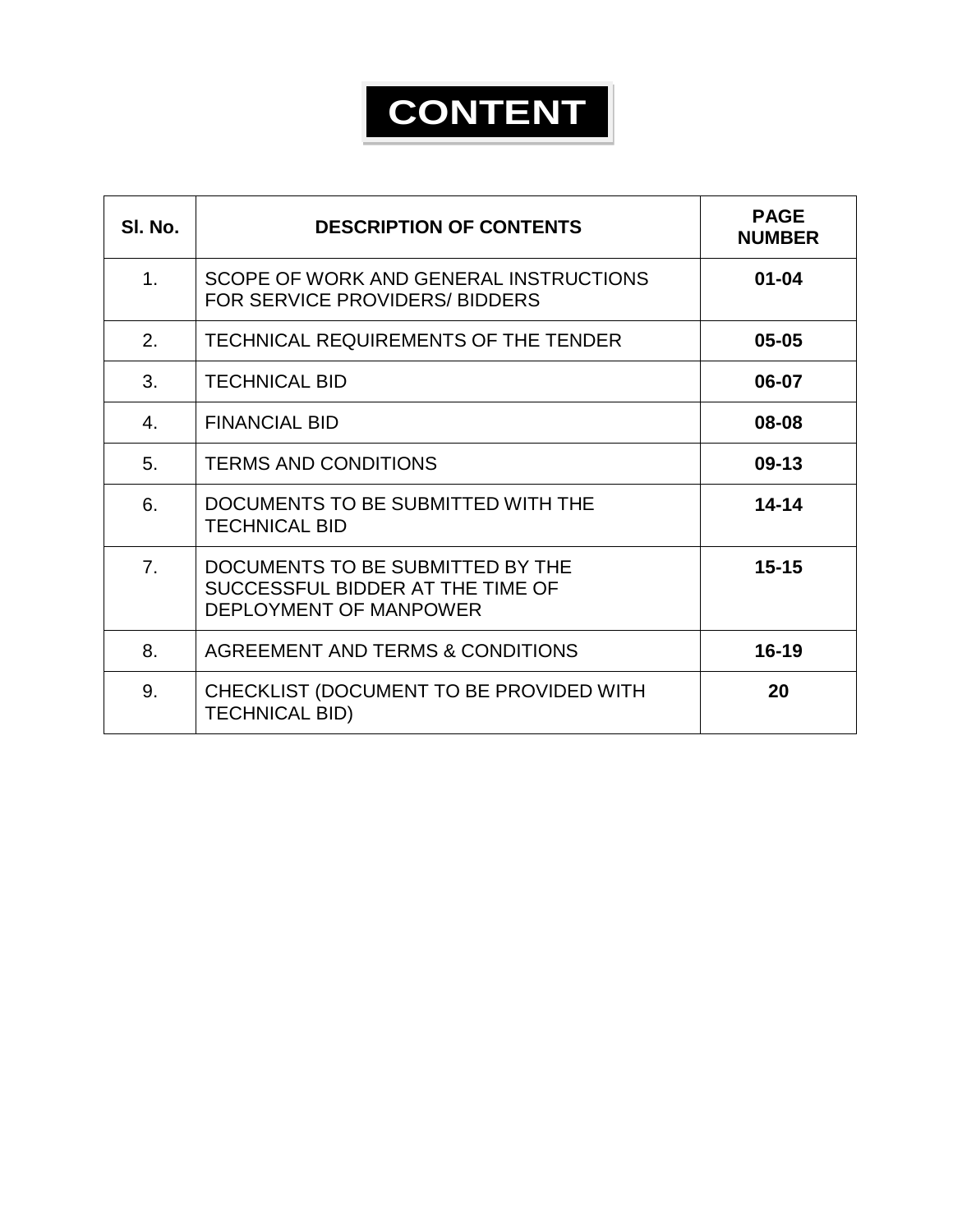#### **SCOPE OF WORK AND GENERAL INSTRUCTIONS FOR BIDDERS**

The Director, Directorate of Economics & Statistics, HOD Campus , Bhubaneswar, PIN-751001 requires the service of reputed, well established and financially sound manpower service provider to provide services of Survey enumerators to the Directorate of Economics & Statistics, Odisha, Bhubaneswar on contractual basis for conduct of different Socio Economic Surveys of National Sample Survey (NSS) and to perform day to day official works as assigned by the Deputy Director, District Planning & Machinery Units and carry out orders of the higher authorities and other essential activities as per the requirement.

- 1. The Contract for providing aforesaid manpower is likely to commence from **01.09.2021 ( tentative)** and would continue for one year. The period of contract may be further extended provided the requirement of this Directorate for manpower through outsourcing persists at that time or may be curtailed/terminated before completion of one year owing to deficiency in service or substandard quality of manpower deployed by the selected service provider or because of change in this Directorate requirements. The authority, however, reserves right to terminate this initial contract at any time after giving one month notice to the selected provider.
- 2. The process of deployment shall be regulated on contract basis with consolidated remuneration by the terms and conditions of finance department circular No. **37323 dated 30.11.18 & No.11835 dated 31.03.2018**.
- 3. The Bidder should have valid GST registration Number / EPF / ESI / VAT / PAN/GIR/IT return filed for last three financial years**.**
- 4. This Directorate has requirement for 36 numbers of Survey Enumerators .
- 5. The estimated tentative cost of the contract is **Rs.86,35,680.00**(Rupees Eighty six lakhs thirty five thousand six hundred eighty) only excluding service charges, GST EPF & ESI. The details are given below: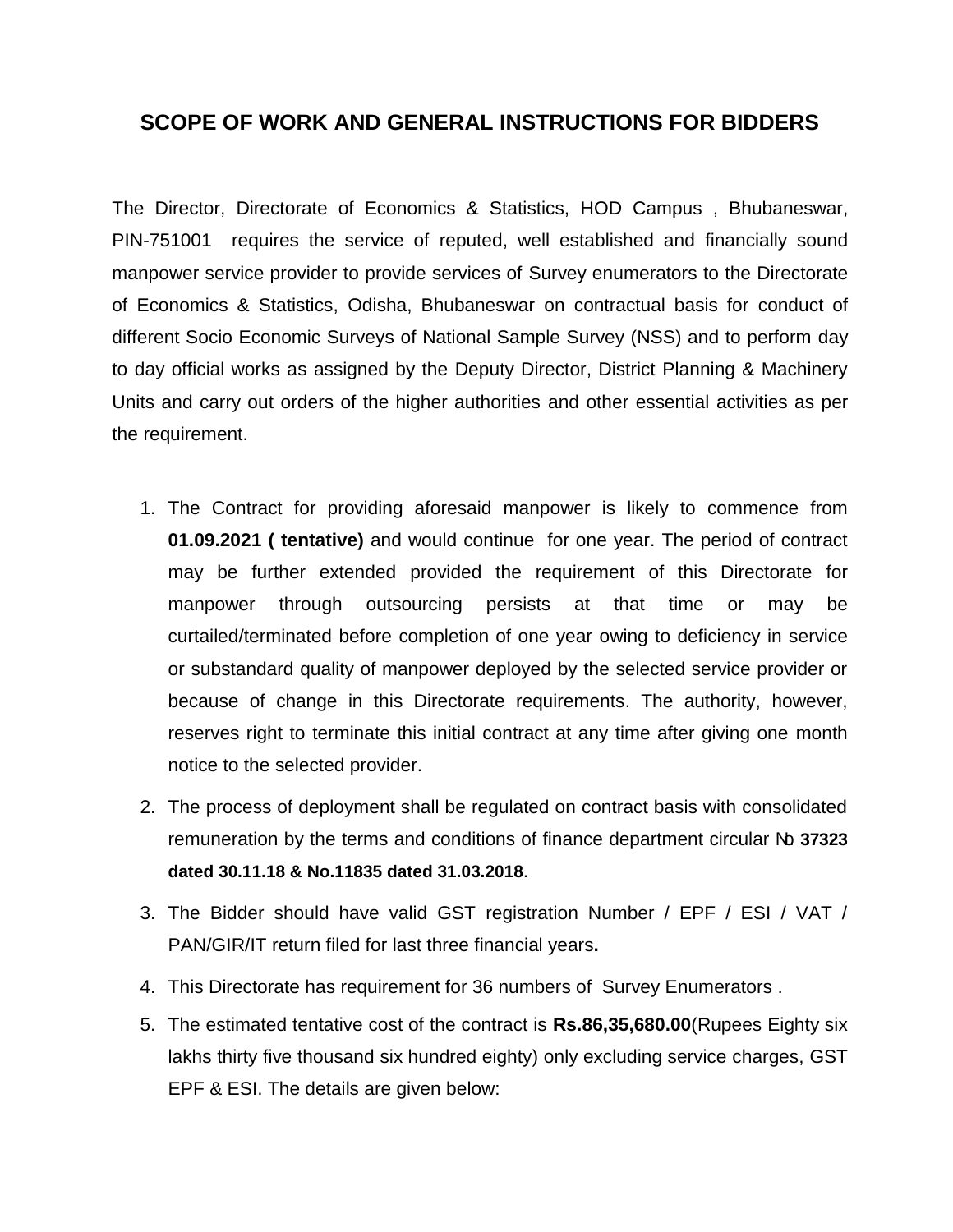| SI.<br>No. | Category                            | <b>Financial outlay</b><br>(In Rupees)    |          | <b>Total</b><br><b>Months</b> | <b>Quantity of</b><br><b>Manpower</b> in<br>Nos. | Total (Rs.)  |
|------------|-------------------------------------|-------------------------------------------|----------|-------------------------------|--------------------------------------------------|--------------|
|            | <b>Survey</b><br><b>Enumerators</b> | <b>Contract Remuneration</b><br>per Month | 13,740   |                               |                                                  | 59,35,680.00 |
|            |                                     | TA(Approx.) per Month<br>@ Rs 150 per day | $3,750*$ | 12                            | 36                                               | 16,20,000.00 |
|            |                                     | TE(Approx.) per Month                     | $2,500*$ |                               |                                                  | 10,80,000.00 |
|            | 86,35,680.00                        |                                           |          |                               |                                                  |              |

\* This will be as per actuals.

- 6. The interested manpower service provider may submit the bid document complete in all respect along with Bid Security Declaration and other requisite documents by **25.08.2021 up to 5.00 P.M.** at Directorate of Economics & Statistics, Odisha, Bhubaneswar through Speed Post/Registered Post only. No tender document will be accepted if it reaches the office of the undersigned through post beyond 5.00 P.M.
- 7. The various crucial dates relating to Tender for providing manpower services to Directorate of Economics & Statistics, Odisha, Bhubaneswar are cited asunder:

| i)   | Date of issue of document             | 05.08.2021               |
|------|---------------------------------------|--------------------------|
| ii)  | Date and time of submission of Tender |                          |
|      | Documents:                            | 25.08.2021 at 5.00PM     |
|      | (By only Speed post/Registered post)  |                          |
| iii) | Date and time for opening of          |                          |
|      | a) Technical Bids                     | 26.08.2021 at 11.00 A.M. |
|      | b) Financial bids of eligible bidders | 27.08.2021 at 11.00 A.M. |
|      | c) Likely date of commencement of     |                          |
|      | Deployment of required manpower       | 01.09.2021 (tentative)   |
|      |                                       |                          |

8. The tender has been invited under two bid systems i.e. Technical Bid and Financial bid. The interested agencies are advised to submit two separate sealed envelopes super scribing **"Technical Bid for providing Manpower services to the Directorate of Economics & Statistics, Odisha, Bhubaneswar"** and **"Financial Bid for providing Manpower services to the Director, Directorate of Economics & Statistics, Odisha, Bhubaneswar"**. Above both sealed envelopes should be kept in a third sealed envelope super scribing "Tender for providing manpower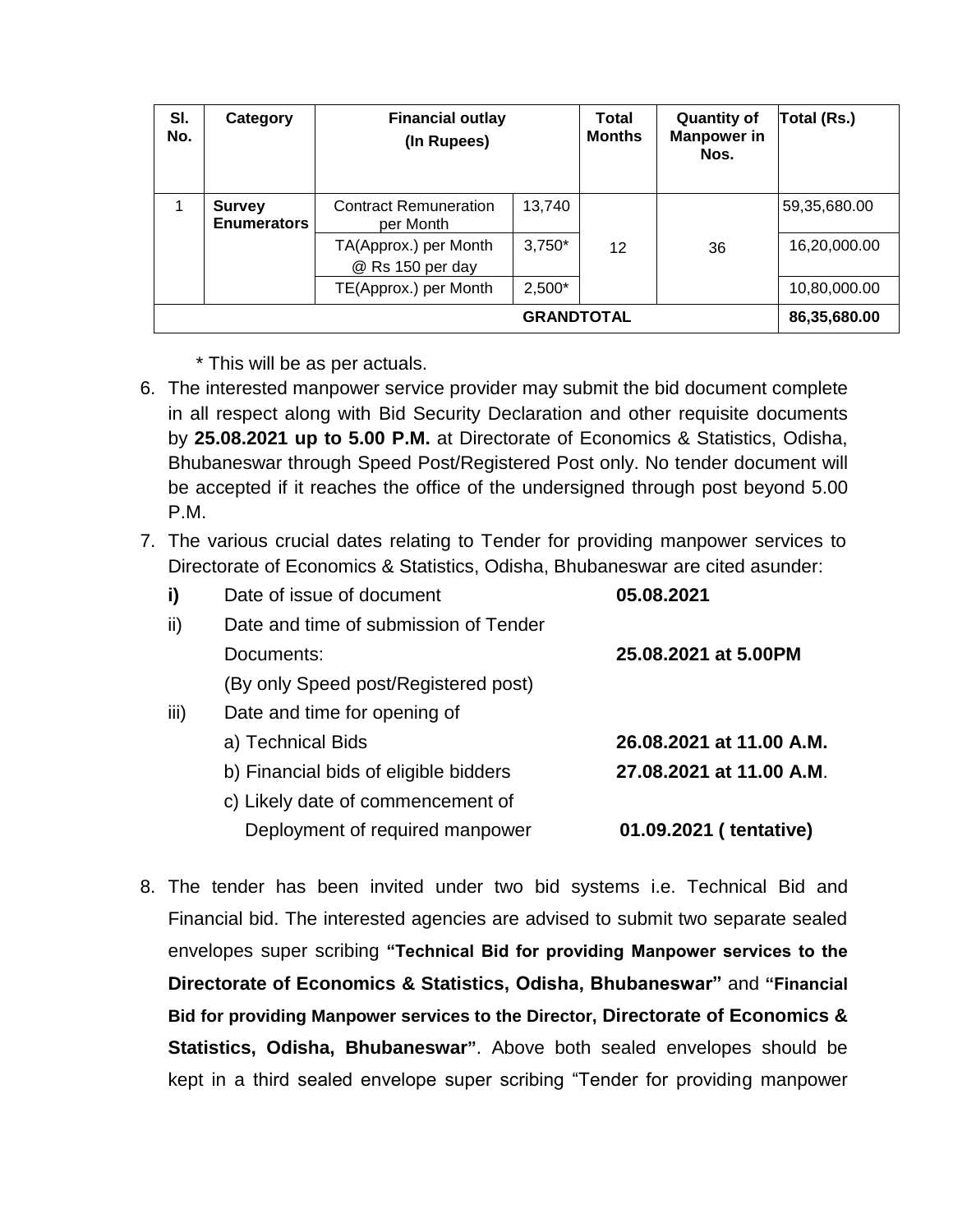service to the Directorate of Economics & Statistics, Odisha, Bhubaneswar. The envelope not super scribed as above and sealed properly will not be entertained.

- 9. The Tender should be mandatorily accompanied with **Bid Security Declaration** in lieu of Bid Security (Earnest Money Deposit) in the specified proforma accepting that if they withdraw or modify their bids during the period of validity etc. they will be suspended for the time specified in the tender documents. The undertaking for the Bid Security Declaration Certificate is attached.
- 10.The successful Bidder shall have to deposit a performance security deposit of **Rs. 2,59,070.00** (Rupees two lakh fifty nine thousand seventy) only in the form of fixed Deposit Receipts(FDR) made in the name of agency but hypothecated to the **Director, Economics & Statistics, Odisha, Bhubaneswar**or in form of Bank Guarantee fromany nationalized Bank made in favour of the **Director, Economics & Statistics, Odisha, Bhubaneswar"** covering the period of contract. In case, the contract is further extended beyond the initial period, the FDR/Bank Guarantee will have to be accordingly renewed by the successful Bidder through the concerned bank.
- 11.The Bidder/ Manpower service providers are required to enclose photo copies of the following documents ( duly attested by Group 'A" or Group "B" Gazetted officer(s) of the state Govt./Central Govt. along with the Technical Bid, failing which their bids should be summarily/ out rightly rejected and will not be taken for consideration further:
	- **a) Registration certificate of the applicant organization.**
	- **b) Copy of PAN/GIR card.**
	- **c) Copy of IT return filed for last three financial years.**
	- **d) Copies of EPF and ESI registration certificate having GSTIN number.**
	- **e) Certified extracts of Bank Account containing transactions during last three years.**
	- **f) Copy of GST registration certificate and GST clearance certificate.**
- 12.The conditional Bids shall not be considered and will be out rightly rejected in very first instance.
- 13. All entries in the tender form should be legible and filled clearly and all pagesshould be signed by the provider himself with full signature and date. If the space for furnishing information is insufficient, a separate sheet duly signed by the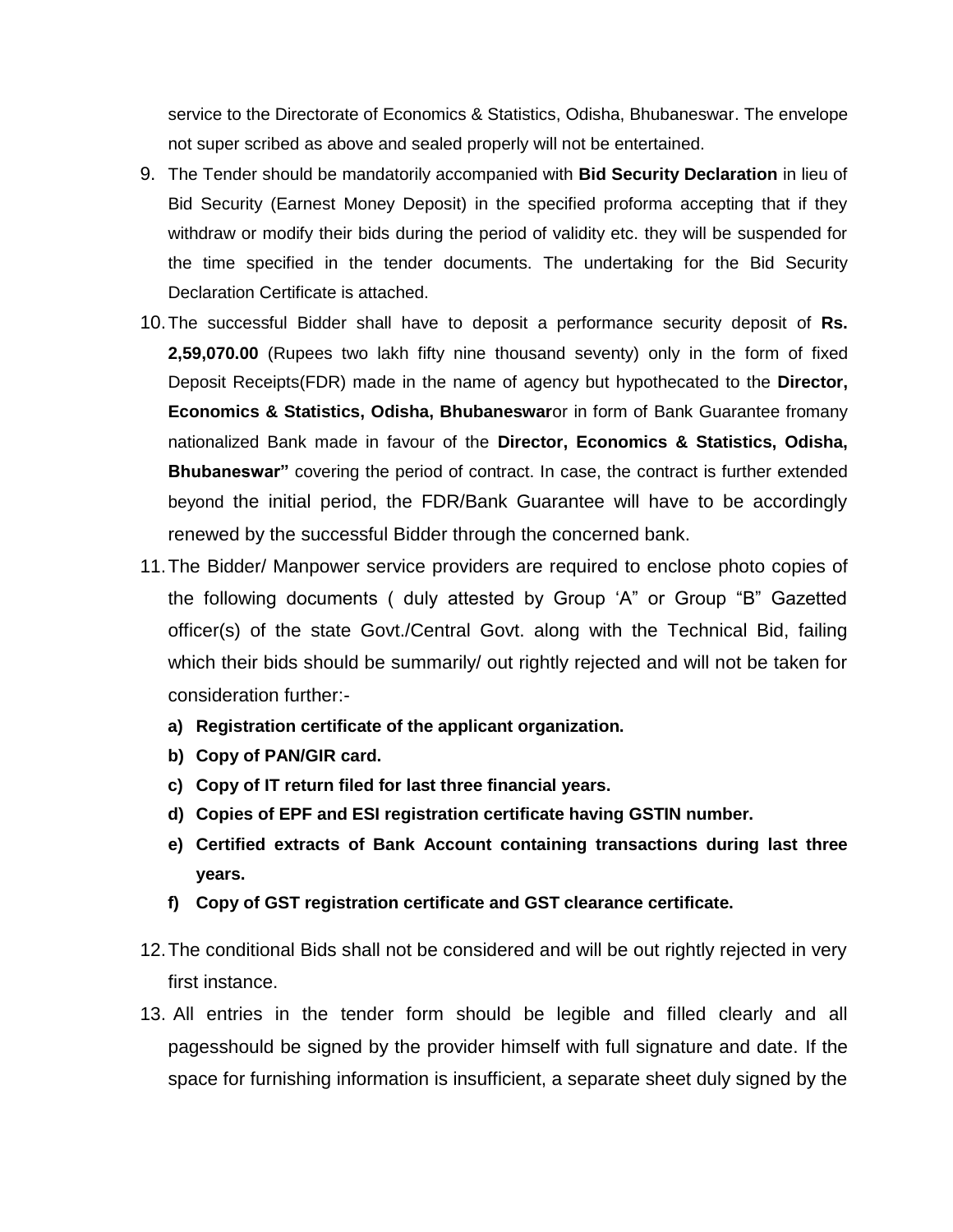authorized signatory may be attached. No overwriting or cutting in permitted in the technical bid and Financial bid form. In such cases the tender shall be summarily rejected.

- 14.The technical bids shall be opened on the scheduled date and time **at 11.00 AM on 26.08.2021** in the Directorate in presence of the proprietors or representative of the manpower service providers, if any who wish to be present on the spot at that time duly authorized.
- 15.The financial Bid of only those Bidders will be opened whose Technical bids are found in order. The financial Bids of successful bidders shall be opened at **11.00 A.M. on 27.08.2021** in the Directorate in presence of the proprietor or representatives of the manpower service provider, if any who wish to be present on the spot at that time duly authorized.
- 16.Director, Economics & Statistics, Odisha, Bhubaneswar being the competent Authority reserves the right to annul all/ any bids without assigning any reason thereof.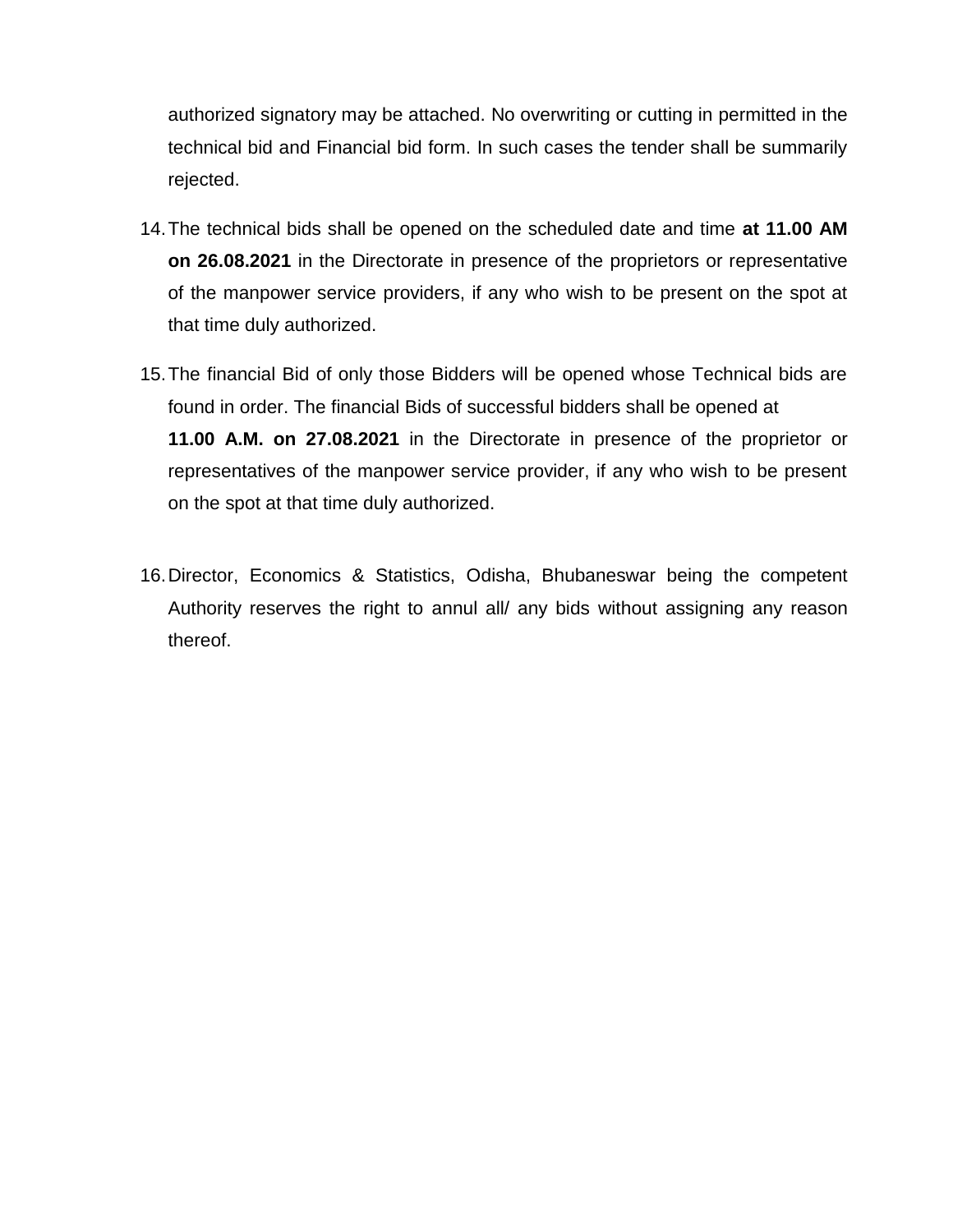#### **Nature of job and work load of Survey Enumerators**

#### **1. Nature of Job of the Survey Enumerators**

The enumerators performs the following task under National Sample Survey (NSS).

- i) Conduct field surveys to collect primary data under NSS in rural and urban areas.
- ii) The duties involve extensive touring within the assigned geographical areas.
- iii) Scrutiny, Coding & Compilation of data from the filled in schedules.
- iv) Data entry/validation of the data collected from the field.
- v) He also helps the field supervisor in preparation of report return and MPRs of the NSS scheme and other schemes also.

#### **2. Work load of Survey Enumerator for one First Stage Unit(FSU)**

Normally, for a sample village 7-8 days is required for completion of survey for rural and 5-6 days for Urban block and occasionally, second time visit for a sample is required for survey.

| SI. No         | Sector | Nature of work          | Work Assigned per day  | Days required |
|----------------|--------|-------------------------|------------------------|---------------|
|                | Rural  | Listing of HH(Sch-0.0)  | 50-60 Households/ per  | 7-8 days/per  |
|                |        |                         | day                    | <b>FSU</b>    |
|                |        | Canvassing a sch. for a | 4-5 Schedules Per day  |               |
|                |        | specific round          |                        |               |
| $\mathfrak{D}$ | Urban  | Listing of HH(Sch-0.0)  | 50-60 Households / per | 5-6 days /per |
|                |        |                         | day                    | block         |
|                |        | Canvassing a sch. for a | 4-5 Sch/. Per day      |               |
|                |        | specific round          |                        |               |

#### **Workload of Survey Enumerators**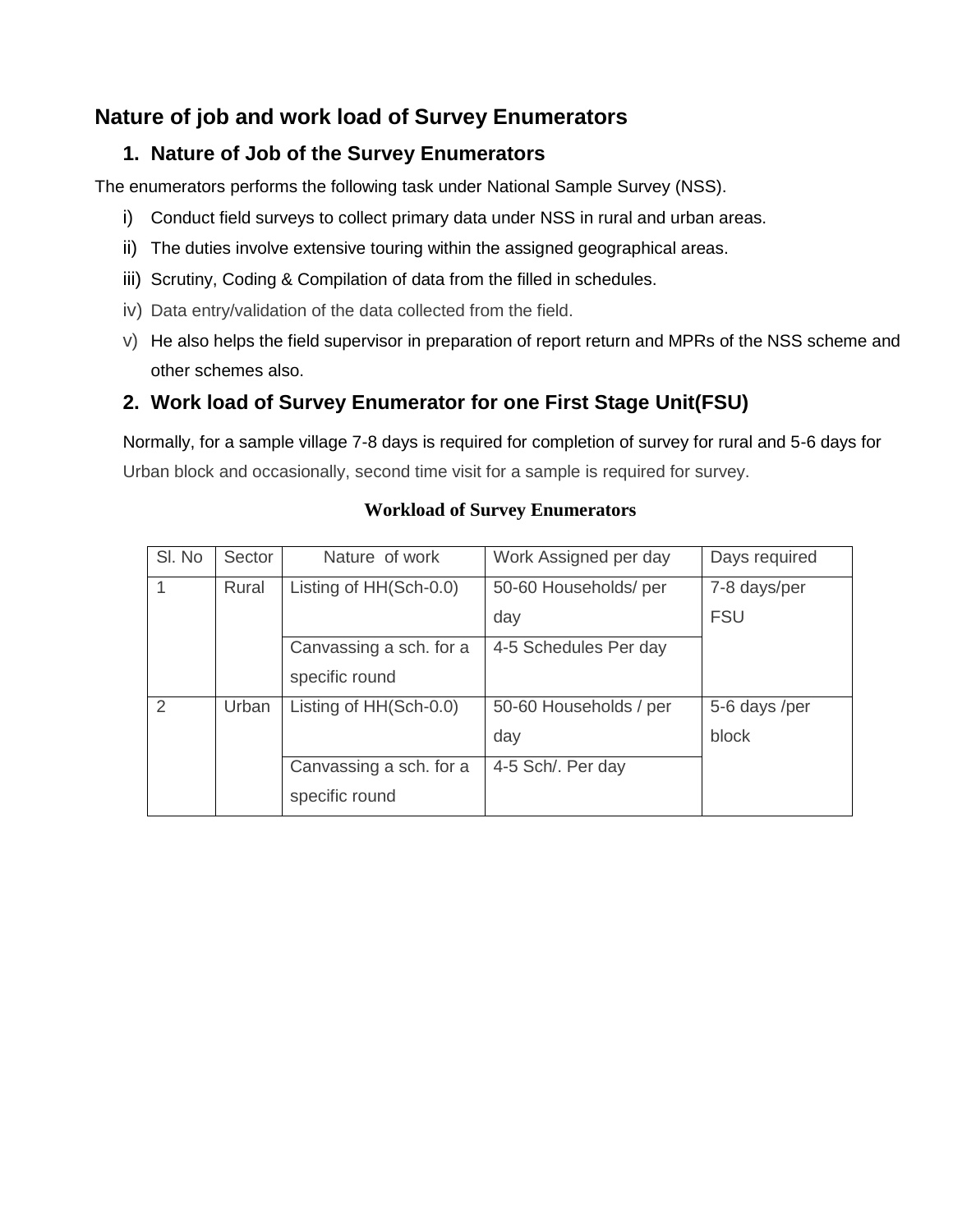#### **TECHNICAL REQUIREMENTS OF THE TENDER**

- 1. The tendering Manpower Service provider should fulfill the following technical specifications:
	- a) The registered office or one of the branch office of the Manpower service providers should be located within the jurisdiction of the user Directorate i.e. **Directorate of Economics & Statistics, Odisha, Bhubaneswar.**
	- b) They should be registered with the appropriate registration authority
	- c) They should have at least three years of experience in providing manpower to any Government departments/Directorate of similar status.
	- d) They should have their own bank account
	- e) They must be registered under GST.
	- f) They should be registered with appropriate authorities under Employees Provident Fund and Employees State Insurance Acts.
	- g) They should have any other regulatory clearance (to be specified by the user Offices that may be required for providing manpower services) if required.
	- h) Minimum turn over requirement will be assessed by the committee of this Directorate which should not be less than 70 lakhs per annum, keeping in view the present contract
	- i) Similar execution of contracts (minimum value to be prescribed) during preceding three years of value equal to the estimated cost of the present contract.
	- j) The deployed manpower should be above 21 years of age and not exceeding 45 years.

| SI.<br>No. | POST                     | <b>QUALIFICATION</b>                            |
|------------|--------------------------|-------------------------------------------------|
| 1.         | <b>Survey Enumerator</b> | a. Bachelor degree in Arts, Science or Commerce |
|            |                          | b. Knowledge and skill of working in MS office  |
|            |                          | software like word, excel and power point,      |
|            |                          | capability to handle Mobile Applications        |
|            |                          | c. The candidate must have passed Oriya         |
|            |                          | equivalent to ME standard.                      |
|            |                          | d. Two years' experience in conducting data     |
|            |                          | collection in socio-economic survey.            |

k) The minimum Educational qualification of manpower required by this Directorate should be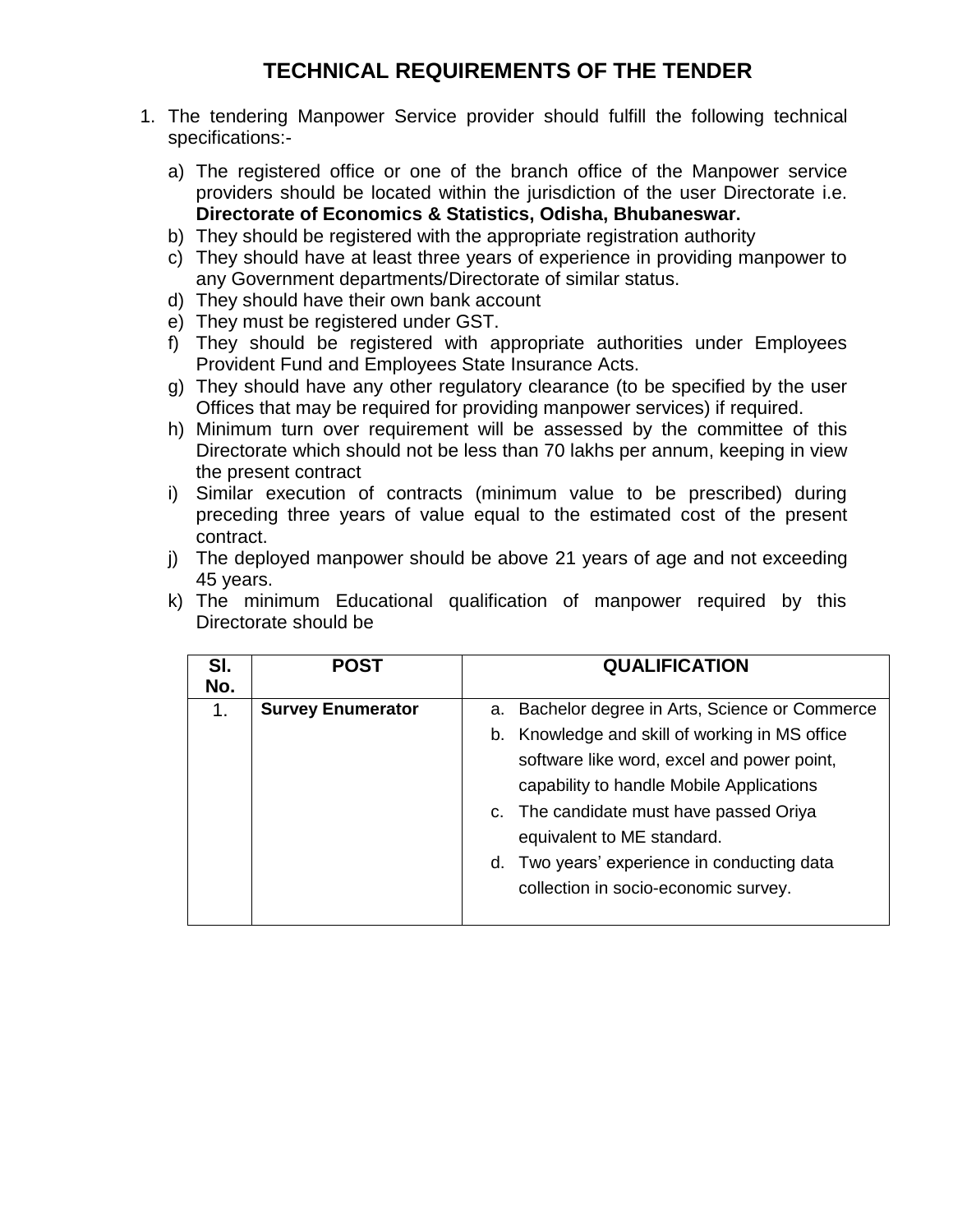### **TECHNICAL BID**

#### **For providing Manpower Services toDirectorate of Economics & Statistics, Odisha, Bhubaneswar**

| 1. Name of Tendering Manpower<br>Service provider                                                                                                                                                                   |               |
|---------------------------------------------------------------------------------------------------------------------------------------------------------------------------------------------------------------------|---------------|
| 2. Details of Earnest Money Deposit: DD No.<br>Dated of Rs.                                                                                                                                                         | Drawn on Bank |
| 3. Name of Proprietor/Partner/Director:                                                                                                                                                                             |               |
| 4. Full Address of Registered Office                                                                                                                                                                                |               |
| Telephone No.<br>FaxNo.<br>E-mail Address                                                                                                                                                                           |               |
| 5. Full Address of Operating<br>Office<br>/Branch<br>at<br>Bhubaneswar                                                                                                                                              |               |
| 6. Telephone No.<br>Fax No.<br><b>E-mail Address</b>                                                                                                                                                                |               |
| 7. Name & Telephone No. of<br>Authorized Officer/Person to<br>Liaise with Field Office(s).<br>8. Banker of Manpower Service<br>Provider (Attach certified copy<br>of statement of A/c for the last<br>Three years). |               |
| <b>Telephone Number of Banker</b><br>9. PAN/GIRNo.                                                                                                                                                                  |               |
| (Attach attested copy)<br>10. Service Tax Registration No. (GSTIN No.) [10]<br>(Attach attested copy)                                                                                                               |               |
| 10. E.P.F. Registration No.<br>(Attach attested copy)                                                                                                                                                               |               |
| 11.E.S.I. RegistrationNo.<br>(Attachattested copy)                                                                                                                                                                  |               |
| 12. Registration/License No. under the contract labour (Regulation and Abolition)<br>Act-1970.                                                                                                                      |               |
| 13. Financial Turnover of the tendering Manpower Service Provider for the last<br>three financial years.                                                                                                            |               |

| <b>Financial year</b> | <b>Amount (Rs.Lacs)</b> | Remarks, if any |
|-----------------------|-------------------------|-----------------|
| 2020-21               |                         |                 |
| 2019-20               |                         |                 |
| 2018-19               |                         |                 |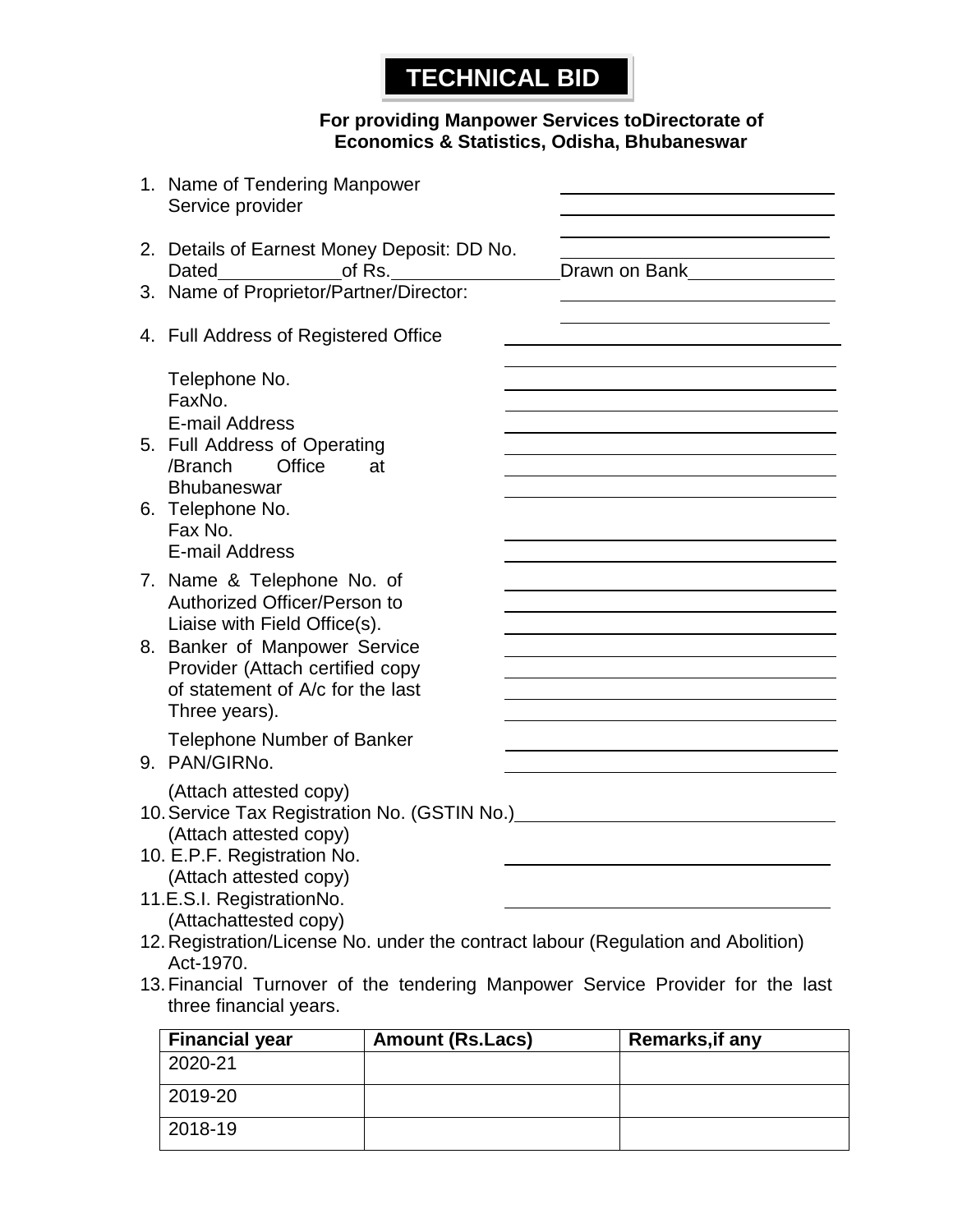14.Additional information, if any:

(Attach separate sheet if space provided is insufficient)

15.Give details of the major similar contracts handled by the tendering Manpower service Provider during the last three years in the following format. (If the space provided is insufficient, a separate sheet may be attached)

| SI.<br><b>No</b> | Name of Client,<br>address, telephone | <b>Manpower Service</b><br><b>Provided</b>    |           | <b>Amount of</b><br>Contract( | <b>Duration of</b><br>contract |    |  |
|------------------|---------------------------------------|-----------------------------------------------|-----------|-------------------------------|--------------------------------|----|--|
|                  | No.& Fax No.                          | Type of<br><b>Manpower</b><br><b>Provided</b> | <b>No</b> | Rs.Lacs)                      | <b>From</b>                    | To |  |
|                  |                                       |                                               |           |                               |                                |    |  |
|                  |                                       |                                               |           |                               |                                |    |  |
|                  |                                       |                                               |           |                               |                                |    |  |
|                  |                                       |                                               |           |                               |                                |    |  |

16.Additional information, if any:- (Attach separate sheet, if required)

**Date: Full Signature of Proprietor/Service Provider Place: Full Name: Seal:**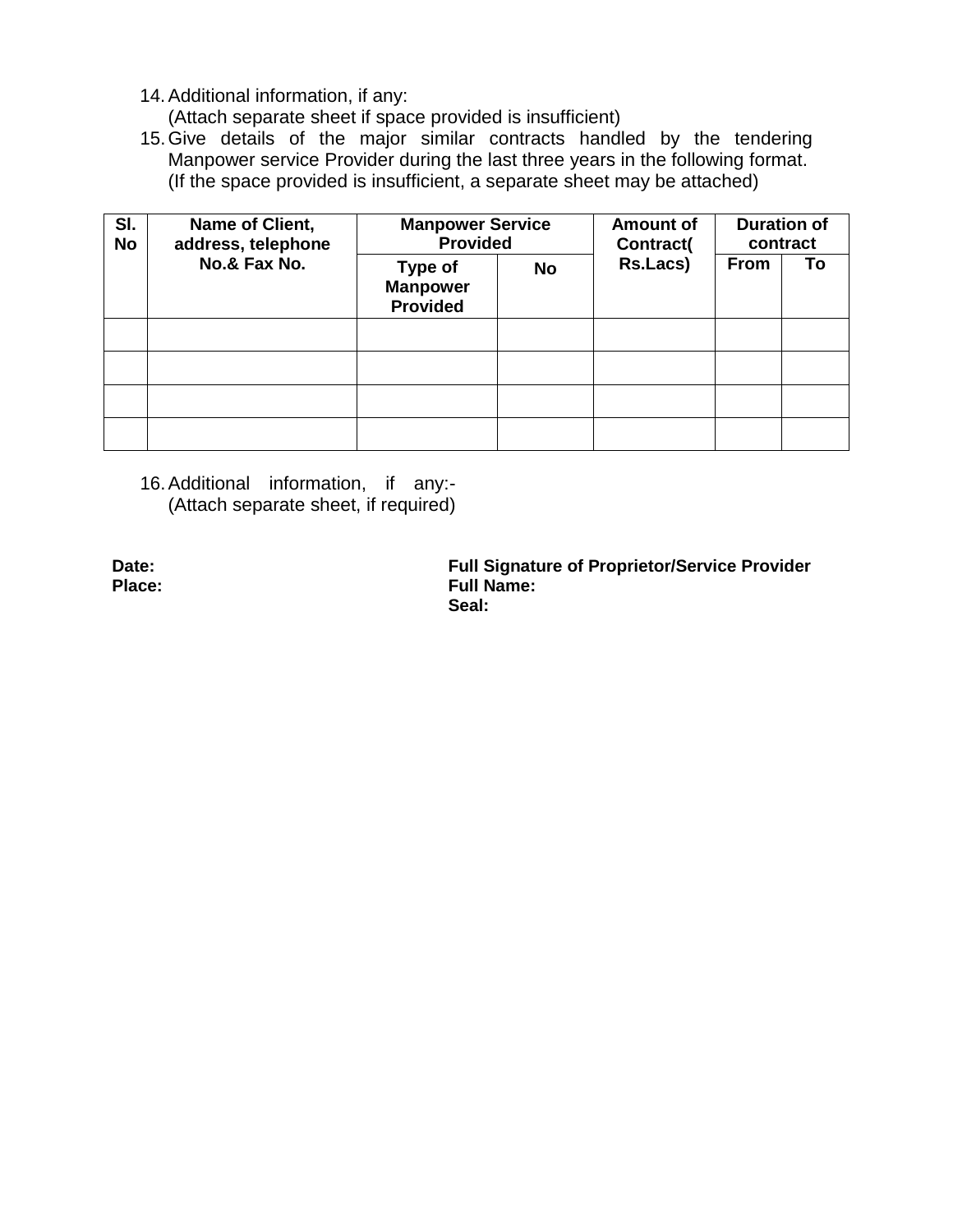#### **DECLARATION**

- 1. I Letter that the same state of the state of the state of the Son/Daughter/Wife of Sri Proprietor/ Service Provider , mentioned above, am competent to sign this declaration and execute this tender document:
- 2. I have carefully read and understood all the terms and conditions of the tender and undertake to abide by them:
- 3. The information/documents furnished along with the above application are true and authentic to the best of my knowledge and belief, I/We, am/are well aware of the fact that furnishing of any false information/fabricated document would lead to rejection of my tender at any stage besides liabilities towards prosecution under appropriate law.

**Date: Full Signature of Proprietor/Service Provider Place: Full Name: Seal:**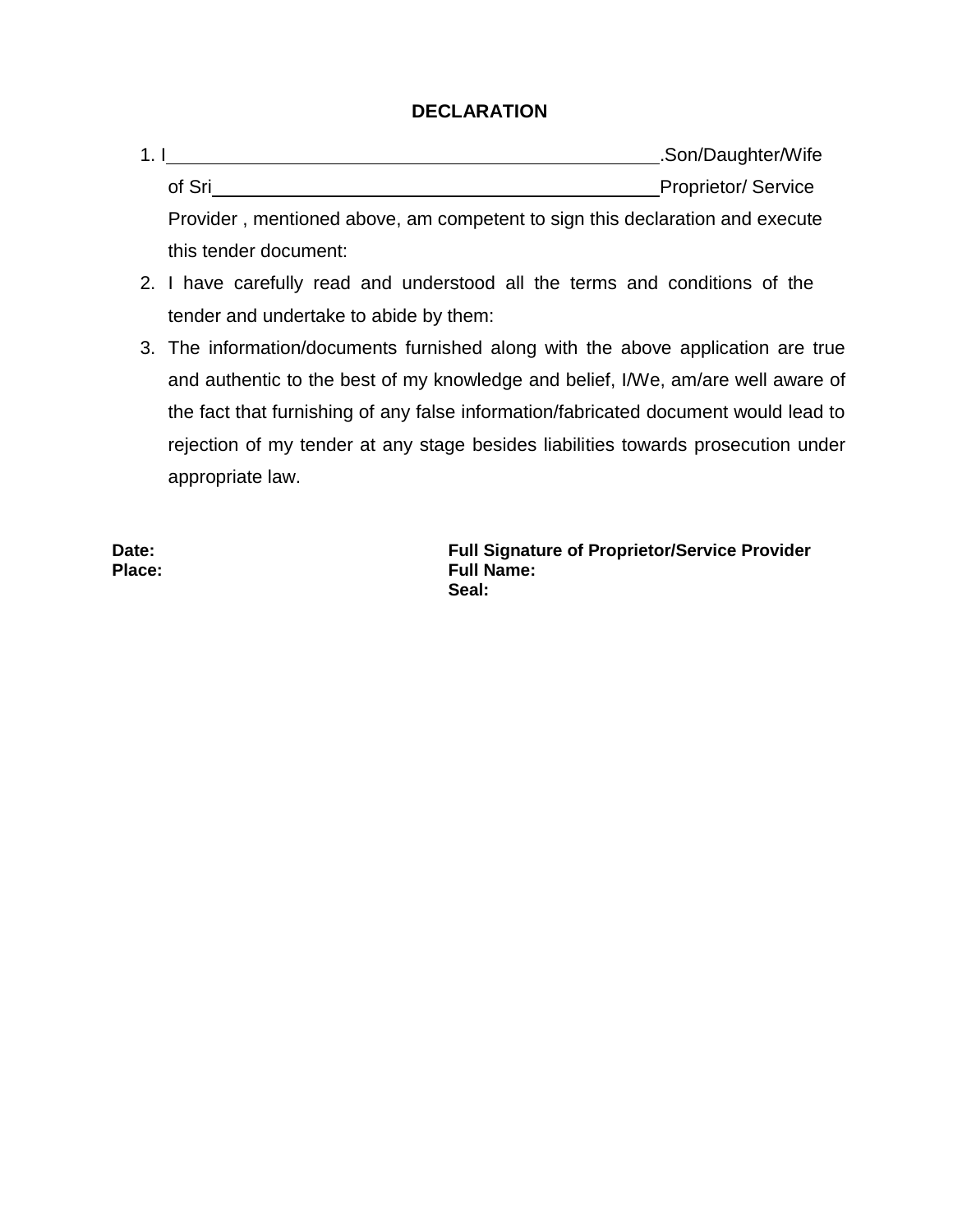### **UNDERTAKING**

#### **Bid Security Declaration**

To

The Director, Directorate of Economics & Statistics, Bhubaneswar,Odisha

Dear Madam/Sir,

1. I / We Mr. / M s\_\_\_\_\_\_\_\_\_\_\_\_\_\_\_\_\_\_\_\_\_\_\_\_ authorised person to sign the bid documents for tender for Manpower Service Provider do here by declare that I/We have gone through the entire tender documents including terms and condition mentioned in the tender documents and undertake to comply with them.

2. I/We further declare that we will not withdraw our bid or modify our offer during the period of validity of the bid after the deadline for submission of such documents

3. If I/we withdraw or modify the bids during the period of validity, or if I/We are awarded the contract and fail to sign the contract, or to submit a performance security before the deadline as defined in the tender document, we will be suspended for the period of time specified in the debarment clause in the tender document from being eligible to submit bids/proposals for contracts with Directorate of Economics & Statistics, Bhubaneswar.

Signature of Bidder

With seal of firm

(Name of Bidder)

| Place |  |  |  |  |  |  |  |  |  |  |
|-------|--|--|--|--|--|--|--|--|--|--|
| Date  |  |  |  |  |  |  |  |  |  |  |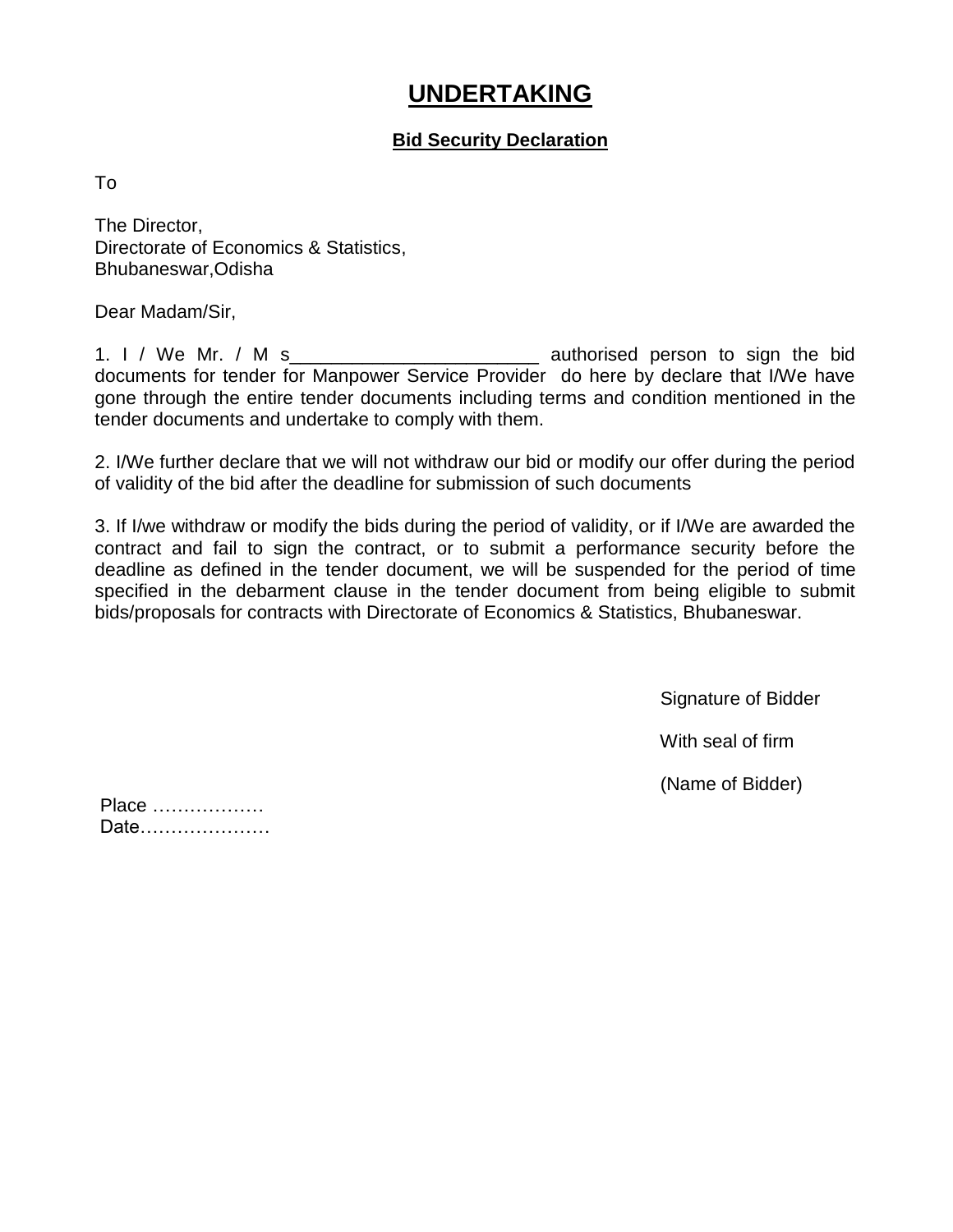### **FINANCIAL BID**

#### **For providing Manpower Services to Directorate of Economics & Statistics, Odisha, Bhubaneswar**

- 1. Name of Tendering Manpower Service Provider:
- 2. Rate per person per month:

| SI. | <b>Manpower type</b> | Monthly Rate per Person (Rs.)       |                                                                        |                                                                       |                           |                                                                                       |              |  |  |  |
|-----|----------------------|-------------------------------------|------------------------------------------------------------------------|-----------------------------------------------------------------------|---------------------------|---------------------------------------------------------------------------------------|--------------|--|--|--|
| No. |                      | EPF<br><b>Basic</b><br>remuneration |                                                                        | ESI                                                                   | <b>Service</b><br>charges | <b>GST</b>                                                                            | <b>Total</b> |  |  |  |
|     |                      | (1)                                 | (2)                                                                    | (3)                                                                   | (4)                       | (5)                                                                                   | (6)          |  |  |  |
| 1.  | Survey<br>Enumerator | As<br>mentioned<br>earlier          | As per<br>latest<br>circular.<br>Notification<br>of Govt. of<br>Odisha | As per<br>latest<br>circular.<br>Notification<br>of Govt.<br>ofOdisha | To be<br>quoted           | As per<br>existing rate<br>prescribed<br>by Govt. of<br>Odisha &<br>Govt. of<br>India |              |  |  |  |

#### **Date: Full Signature of Proprietor/Service Provider Place: Full Name: Seal:**

#### **NOTE:**

- 1. The total rates quoted by the tendering agency should be inclusive of all statutory/taxation liabilities in force at the time of entering in to the contract.
- 2. Service charges quoted in terms of % will not be accepted
- 3. Fraction of Rupees quoted will be rounded up to nearest rupees.
- 4. The consolidated remuneration shall be paid per person per month and will be computed as per the revision issued by Govt. in Labour & ESI Department, Odisha. .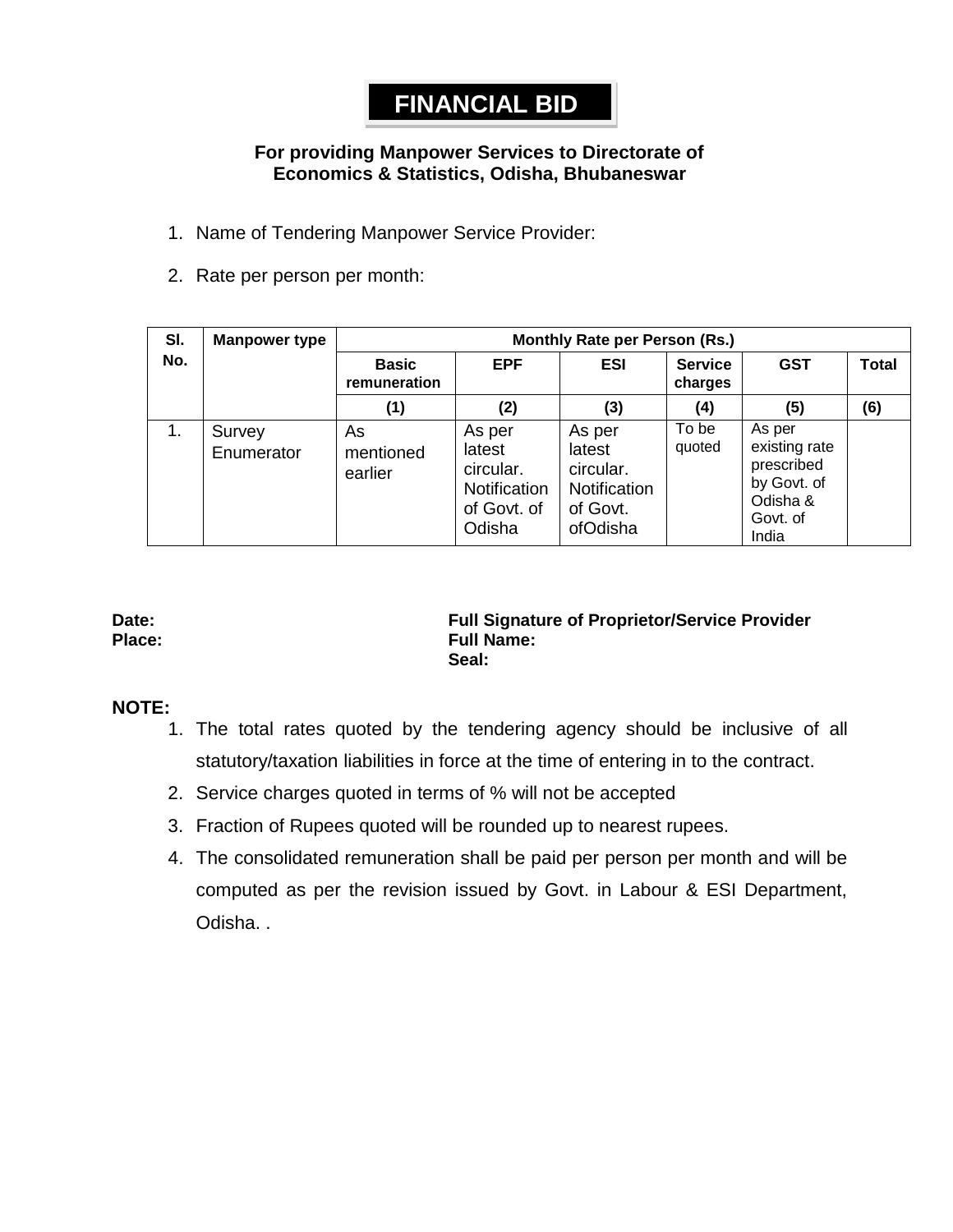#### **TERMS AND CONDITIONS OF MANPOWER OUTSOURCING**

#### **GENERAL**

- 1. The contract shall likely to commence from the date of placing of order for a period of one year unless it is curtailed or terminated by the authority owing to inefficiency of service, sub-standard quality of man power deployed, breach of contract etc. or change in requirements.
- 2. The agreement shall automatically expire on completion of one year, unless extended further by the mutual consent of the manpower service provider and theauthority.
- 3. The agreement may be extended on the same terms and conditions or with some additions/deletions/modifications, for a further specific period mutually agreed upon by the manpower service provider and the authority.
- 4. The manpower service provider shall not be allowed to transfer, assign, pledge orsub contract its right and liabilities under this agreement to any other agency ororganization by whatever name be called without the prior written consent of theAuthority.
- 5. The agreement, at present, has tentative requirement of Survey Enumerator. The requirement ofmanpower of the office may further increase or decrease marginally, during the period of initial contract and also the Bidders may have to provide additional manpower services, if required, on the same terms and conditions.
- 6. The manpower service provider will be bound by the details furnished by him tothe Authority while submitting the tender or at subsequent stage. In case, any of such documents furnished is found to be false at any stage, it would be deemed as breach on terms of agreement making it liable for legal action in addition to termination of the agreement.
- 7. The authority reserves the right to terminate the agreement during initial period also after giving one month notice to the manpower service provider.
- 8. The persons deployed shall be required to report for work at the scheduled time at DES, Odisha, Bhubaneswar or any sub ordinate offices and perform his/her duty as detailed mentioned in Page-5 of Tender Bid. In case of Administrative exigency, he/she may be required to work beyond the scheduled duration. In case, the person deployed remains absent on a particular day or comes late/leaves early on three occasions, proportionate deduction from the remuneration for one day will be made.
- 9. The manpower service provider shall nominate a coordinator/supervisor who shallbe responsible for immediate interaction with the concerned officers of DES, Odisha, Bhubaneswar so that optimal services of the persons deployed could be availed without any disruption.
- 10.The entire financial liability in respect of manpower services deployed in DES, Odisha, Bhubaneswar or any sub ordinate offices of DES shall be that of the manpower service provider and the Director, Economics & Statistics, Odisha, Bhubaneswar will in no way be liable. It will be the responsibility of the Manpower service provider to pay to the person deployed a sum not less than the minimum rate fixed by Govt. from time to time and produce such evidence as maybe required by the office concerned. The manpower provider must produce the deposit of EPF/ESI slip regularly of their people working at this Directorate of each month before submission of bill for release of monthly payment.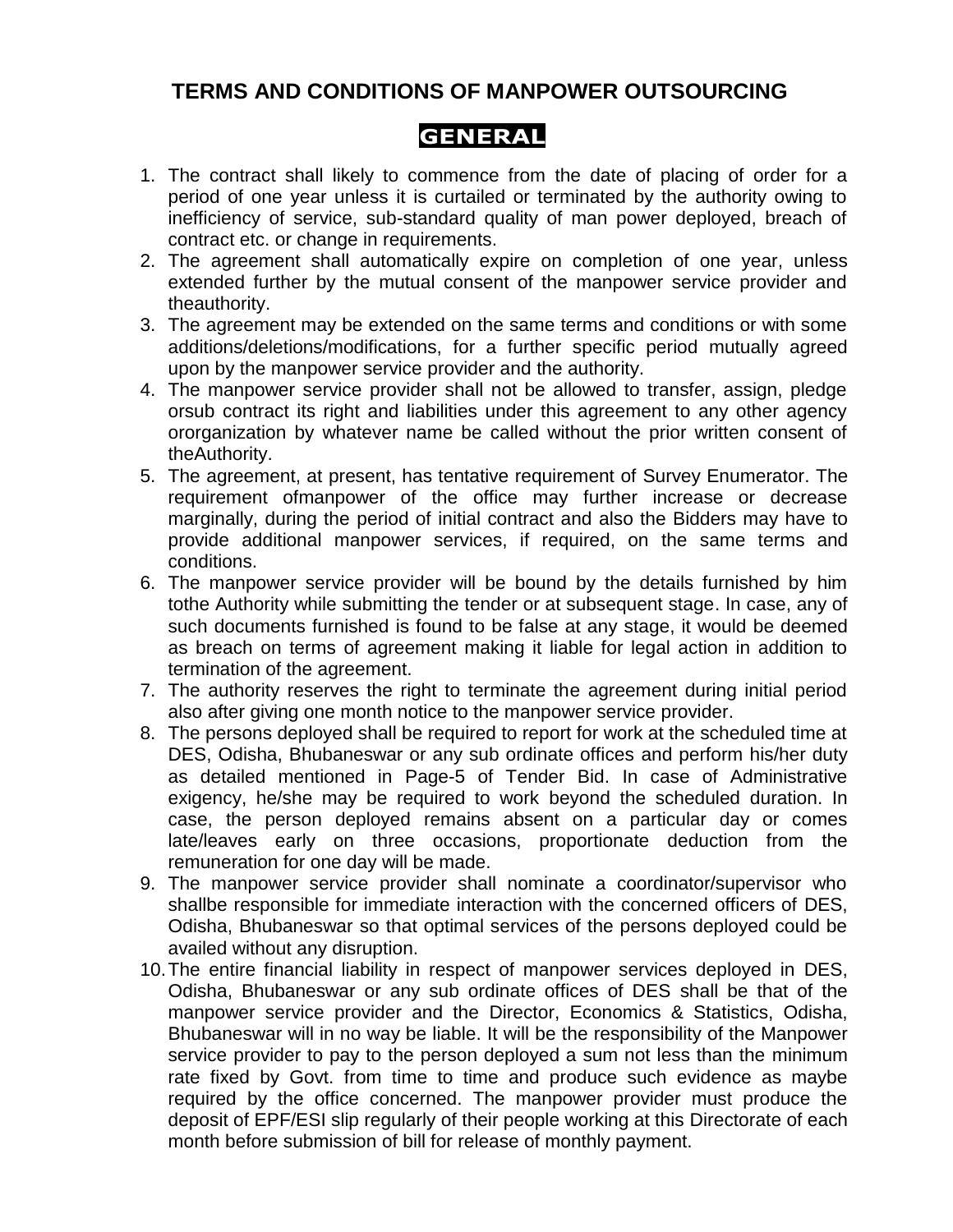- 11.For all intents and purposes, the Manpower service provider shall be the "Employer" within the meaning of different rules in respect of manpower to be deployed. The persons deployed by the manpower service provider shall not have any claim whatsoever like employer and employee relationship with Director, Economics & Statistics, Odisha, Bhubaneswar
- 12.The manpower service provider shall be solely responsible for the redressal of grievances or resolution of disputes relating to persons deployed. The Director, DE & S, Odisha, Bhubaneswar shall in no way be responsible for settlement of such issues whatsoever. In case of grievances, the deployed person can place their grievance before a joint committee consisting of a representative of DES, Odisha, Bhubaneswar and an authorized representative of the manpower service provider.
- 13.The DES, Odisha, Bhubaneswar shall not be responsible for any financial loss or any injury to any person deployed by the manpower service provider in the course of their performing the functions/ duties, or after expiry of the agreement.
- 14.The person deployed by the manpower service provider shall not claim nor shall be entitled to pay, perks and other facilities admissible to regular/confirmed employees during the current or after expiry of the agreement.
- 15.In case of termination of this agreement on its expiry or otherwise, the persons deployed by the manpower service provider shall not be entitled to and shall have no claim for any absorption in regular or in other capacity.
- 16.The person deployed shall not claim any benefit or compensation or absorption or regularization of deployment at DES, Odisha, Bhubaneswar under the provision of rules and Acts. Undertaking from the person deployed to this effect shall be required to be submitted by the manpower service provider
- 17.The manpower service provider must be registered with the concerned Govt. Authorities i.e. Labour Commissioner, Provident Fund Authorities, Employees State Insurance corporation etc. and a copy of registration to those effect should be submitted. The manpower service provider shall complete with all the legal requirements for obtaining License under Contract Labours and Abolition Act, 1970 if any, at his own part and cost.
- 18.The manpower service provider shall provide a substitute well in advance if the reoccurs any probability of the person leaving the job due to his/her personal reasons. The payment in respect of the overlapping period of the substitute shall be the responsibility of the manpower service provider. The manpower service provider shall be responsible for contribution towards provident Fund and Employees State Insurance, wherever applicable.
- 19.The persons deployed by the manpower service provider should have clean track records and no criminal case should be pending against them.
- 20.The persons deployed should be polite, cordial and efficient while handling the assigned work and their actions should promote goodwill and change the image of the department or office concerned. The manpower service provider shall be responsible for any act of indiscipline, misbehavior, misconduct by the person deployed.
- 21.Firms who have previously defaulted in execution of outsourcing contract on deployment of manpower with DES,Odisha, Bhubaneswar will not be considered under any circumstances.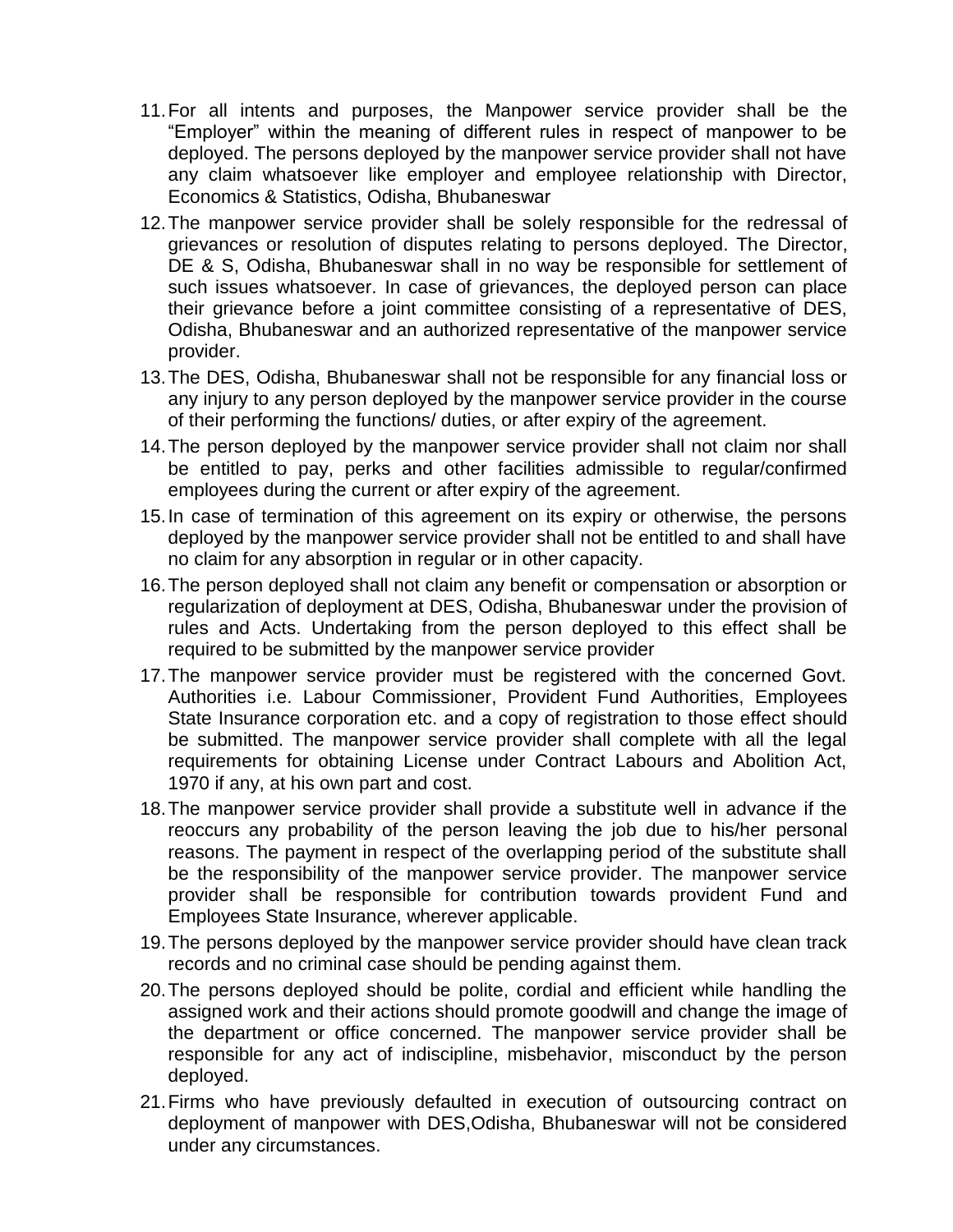### **LEGAL**

- 22.The persons deployed shall during the course of their work be privy to certain qualified documents and information which they are not supposed to divulge to third parties. In view of this, they shall be required to take oath of confidentiality and breach of this condition shall make the manpower service provider as well asthe person deployed liable for penal action under the applicable laws besides, action for breach of contract.
- 23.The manpower service provider shall be responsible for compliance of all statutory provisions relating to minimum consolidated amount in respect of the persons deployed in the office concerned. The office concerned shall have no liability in this regard.
- 24.The manpower service provider shall also be liable for depositing all taxes, levies etc. on account of service rendered by it to the DES, Odisha, Bhubaneswar to the concerned tax collection authorities, from time to time, as per the rules and regulations in the matter. Attested Xerox copies of such documents shall be furnished to the office concerned.
- 25.The manpower service provider shall maintain all statutory registers under the Law & shall produce the same, on demand, to the authority of DES, Odisha, Bhubaneswar or any other authority under law.
- 26.Any other instruction towards deduction from income received by Govt. from time to time will be strictly followed.
- 27.In case the manpower service provider fails to comply with any liability under appropriate law, and as a result there of, the department or the office concerned is put to any loss/obligation, monetary or otherwise, the DES, Odisha, Bhubaneswar will be entitled to get itself reimbursed out of the outstanding bills or performance security deposit of the manpower service provider to the content of the loss or delegation of monetary terms.
- 28.The Agreement is liable to be terminated because of non-performance, deviation of terms and condition of contract, non-payment of remuneration to employed persons and non-deposit of statutory dues with the concerned agencies like E.P.F., E.S.I. and Service Tax etc. The Director, DES, Odisha, Bhubaneswar will have no liability towards nonpayment of remuneration to the persons employed by the Manpower Service Provider and the outstanding statutory dues of the service provider to statutory authorities. If any loss or damage in caused to the Directorate by the persons deployed, the same shall be recovered from the unpaid bills or adjusted from the performance security Deposits.
- 29.In case of theft/damage of Govt. property during the period of duty of any person provided by the manpower service provider the same should be reported to the Police through the head of office at the earliest. However, the loss arising out of theft/damage of Govt. property, shall be borne by the manpower service provider (by way of adjustment from the performance security deposit/unpaid bills). Excess amount after adjustment if any will also be borne by the manpower service provider.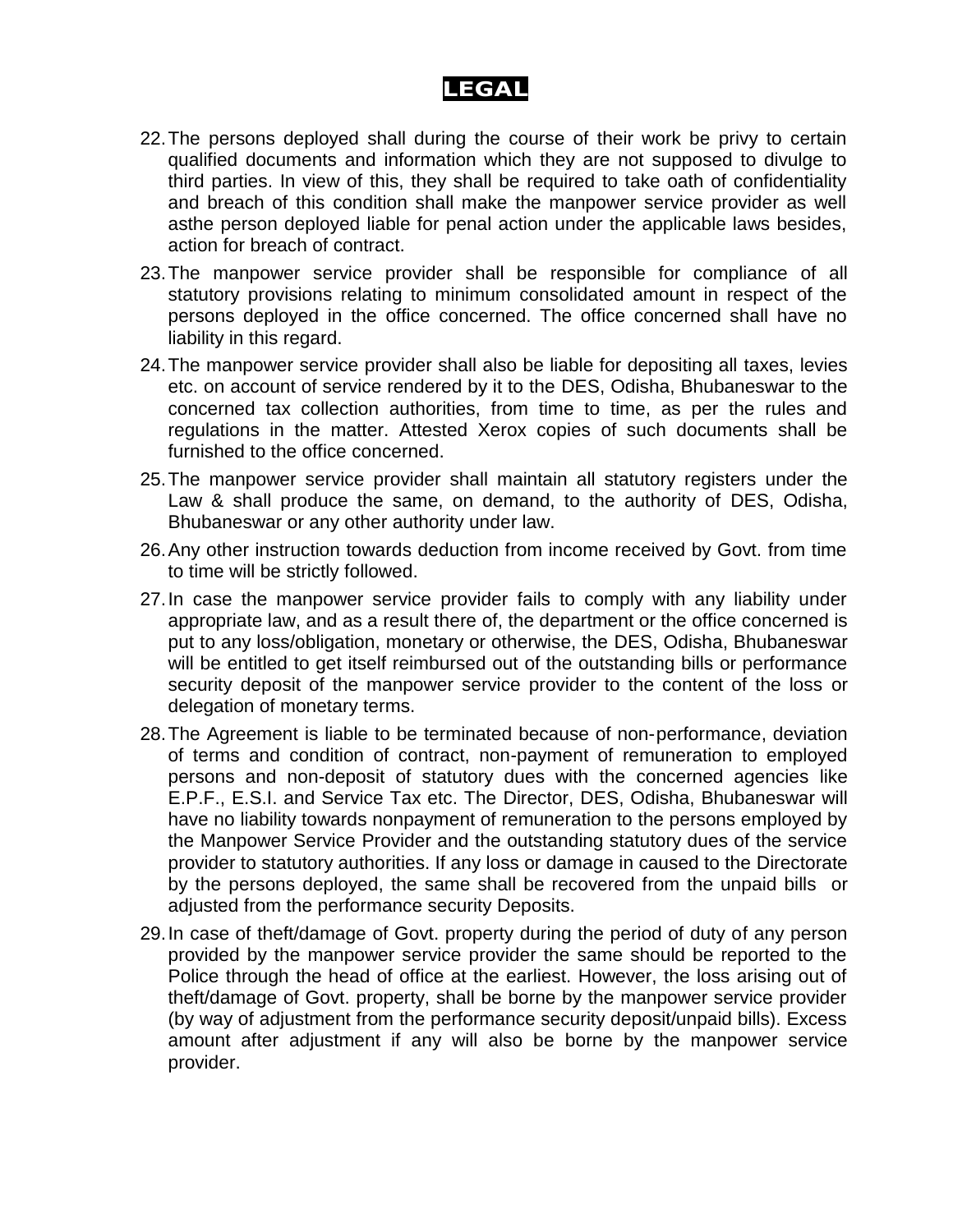### **FINANCIAL**

- 30.The Technical bid should be accompanied with Bid Security Declaration in lieu of Bid Security accepting that if they withdraw or modify the bids during the validity etc., they will be suspended for 3(Three) years from participating in any Tender process of the organization .
- 31.In case of successful bidder, if the agency fails to deploy the required manpower against the initial requirement within 15 days from date of placing the order the bidder will be suspended from participating in any bid process of the organization for the stipulated time period specified in the Tender Document.
- 32.Method for Evaluation of Financial BID.

As the take home remuneration per month, EPF, ESI are fixed as per the State Govt./Govt. of India instructions from time to time. No comparison will be made with respect to the amount quoted by the bidders, it will be paid as per the Govt norms, The comparison will be made only in respect of rate quoted against service charge.

The financial bids of service providers whose technical bids are found to be in order and accepted by the committee will be evaluated only in respect of service charge. The Lower rate quoted in respect of service charges will be awarded with the contract. If the minimum rate quoted for service charge by different bidder will be same the following method will be adopted for evaluation.

- I) If rate quoted by the bidder in respect of the service charges will be same, the firm with highest years of experience in providing manpower on outsourcing basis to Govt. Offices will be awarded the contract.
- II) If the years of experience become same, then the firm which has deployed the highest number of manpower in Govt. last three years in Govt. Offices of similar status shall be considered for award of contract for year 2021-22
- III) If the number of Manpower deployed on average of last three years upto 2020-21 become same then the bidder having highest turnover during 2019-20 will be awarded the contract.
- IV) If the turnover during 2019-20 become same then the firm with highest years of experience in providing manpower on outsourcing basis to Govt. offices upto 2019-20 will be awarded the contract.
- V) If the experience in providing manpower to Govt. offices upto 2019-20 becomes same, then the contract will be awarded through lottery.
- 33.The successful bidder will have to deposit a performance security deposit of **Rs.2,59,070.00**(Rupees two lakh fifty nine thousand seventy) only in the form of fixed deposit Receipts(FDR) made in the name of agency but hypothecated to the Director, Directorate of Economics & Statistics, Odisha, Bhubaneswar or in the form of Bank Guarantee from any Nationalized Bank in favour of the Director, Directorate of Economics & Statistics, Odisha, Bhubaneswar covering the period of contract In case the contract is further extended beyond the initial period the FDR/Bank Guarantee will have to be accordingly renewed.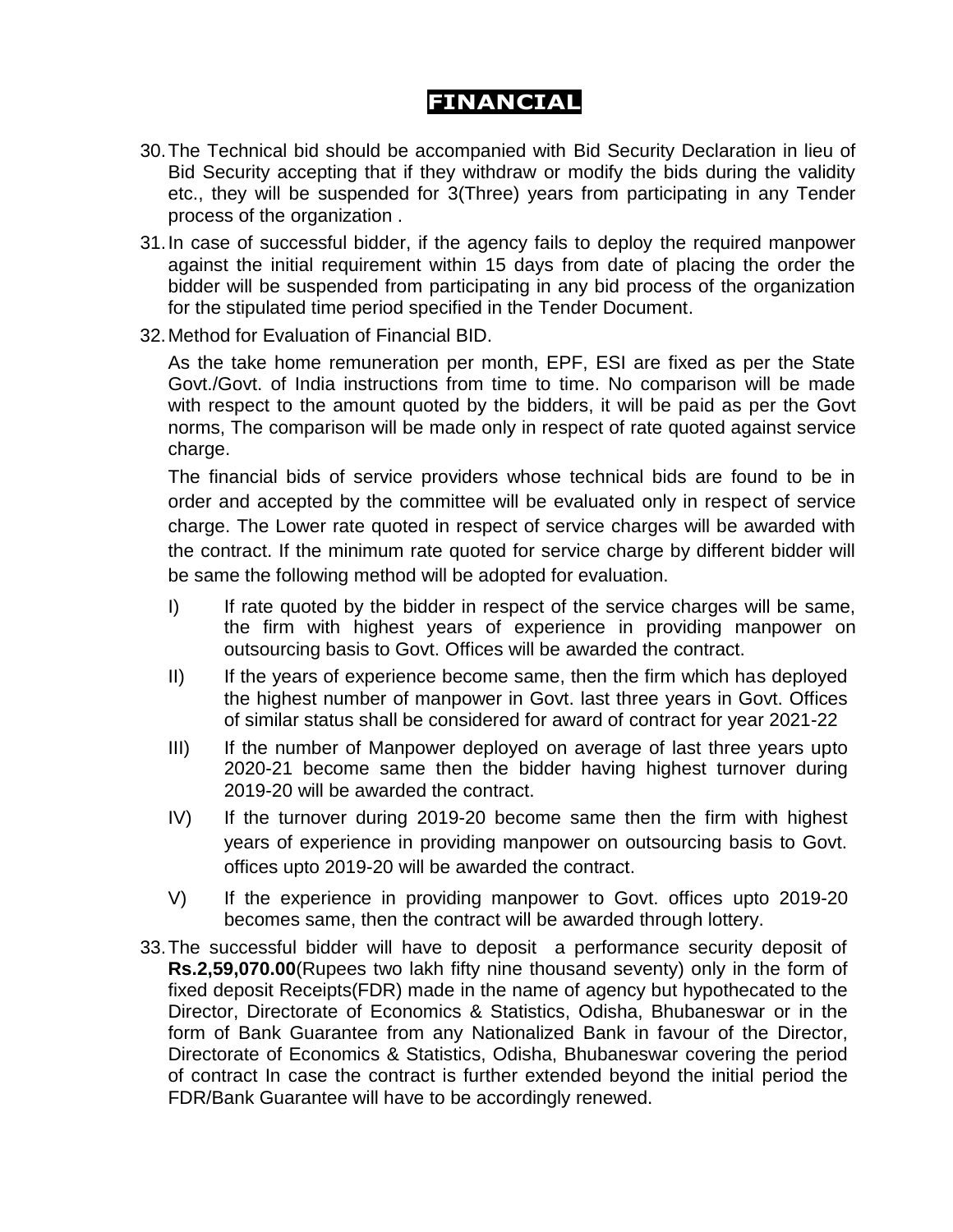- 34.In case of breach of any terms and conditions attached to this agreement, the performance security Deposit of the Manpower Service Provider shall be liable to be forfeited besides annulment of the Agreement.
- 35.The Manpower service provider shall furnish the bill in triplicate along with attendance sheet duly verified by the authorized officer of DES, Odisha, Bhubaneswar in respect of the persons deployed and submit the same to the prescribed authority in the first week of the succeeding month. As far as possible the payment will be released within the second week of the succeeding month.
- 36.The claims in bills regarding Employees State Insurance Provident Fund, and service Tax etc. should be necessarily accompanied with documentary proof pertaining to the concerned bill month. A requisite portion of the bill or whole of the bill amount shall be held up till such proof is furnished, at the discretion of DES, Odisha, Bhubaneswar
- 37.The amount of penalty calculated @ 100/- per day per person on account of delay, if any in providing a substitute for the period beyond three working days bythe Manpower service provider shall be deducted from its monthly bills in the succeeding month.
- 38.In the event of any dispute arising in respect of the clauses for the agreement, the same shall be resolved through negotiation. Alternatively, the dispute shall be referred to the next higher authority for his decision and the same shall be binding on all parties.
- 39.All disputes shall be under the jurisdiction of the court at the place where theheadquarters of the authority, who has executed the agreement, is located i.e.Bhubaneswar
- 40.The successful bidder will enter in to an agreement with Director, Directorate of Economics & Statistics, Odisha, Bhubaneswarfor supplyof suitable and qualified manpower as per requirement of this Directorate on theaboveterms and conditions.
- 41.The Employer's share of contribution towards E.P.F. and E.S.I., G.S.T.(If applicable), and service charge of the manpower service provider shall not be deducted from the take home remuneration of the employee. The manpower service provider shall deposit all statutory dues with the concerned authority and claim the same from the concerned Govt. department/office along with its service charge by producing documentary proof of payment.
- 42.The Employee's share of contribution towards E.P.F. and E.S.I. shall be deducted by the manpower service provider from the minimum take home remuneration of the employee for deposit of the same with the concerned authorities.
- 43.The Authority reserves right to withdraw or relax any of the terms and conditions mentioned above so as to overcome problems if any encountered at a later stage.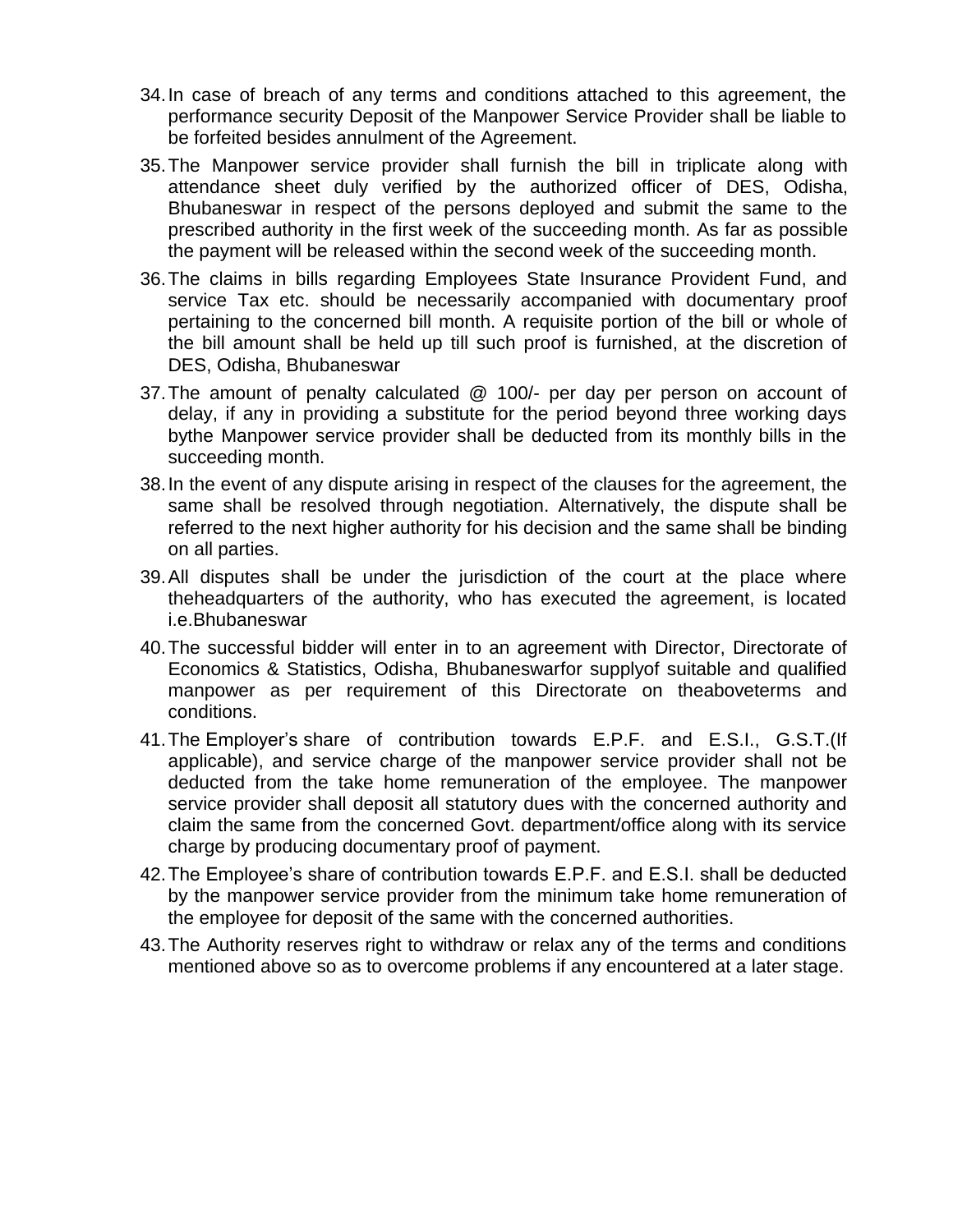#### **DOCUEMNTS TO BE SUBMITTED WITH THE TECHNICAL BID**

- 1. Application-Technical Bid duly filled in & signed
- 2. DD of **Rs.1,000.00** (Rupees One thousand) only towards cost of tender document.
- 3. Bid Security Declaration in lieu of Bid Security accepting that if they withdraw or modify their bids during the validity etc., they will be suspended for from participating in any Tender process of the organization for the time stipulated in the tender document .
- **4.** Certified copy of the statement of Bank Account of agency for the last three

#### financial years i.e. **2018-19,2019-20 & 2020-21**

- 5. Attested copy of PAN/GIR Card.
- 6. Attested copy of the latest IT returns filed by agency for the last three financial years i.e. **2018-19, 2019-20 & 2020-21.**
- 7. Attested copy of Valid License issued by Labour Department, Govt. of Odisha
- 8. Attested copy of Valid License of Home Department, Govt. of Odisha
- 9. Attested copy of Valid G.S.T. Registration letter/certificate
- 10.Attested copy of Valid E.P.F. Registration letter/certificate
- 11.Attested copy of Valid E.S.I. Registration letter/Certificate
- 12.Certified documents in support of the financial turnover of the agency.
- 13.Attested copy of documents issued by appropriate authorities regarding supply of manpower on outsourcing basis to offices & successful execution of contract.
- 14.Copy of the terms and conditions from page10 to 14 in tender document with each page duly signed (full signature) and sealed by the Proprietor/Service Provider as a token of their acceptance.
- 15.Proof regarding Annual Turnover of the manpower service provider in respect of supplying manpower service only amounting to Rs.70 lakhs certified by duly registered Chartered Accountant.
- 16.All pages of the tender documents submitted must be self-attested
- 17.An affidavit ( on original non judicial stamp paper worth Rs. 20/-) with the following clauses:
	- i) Our organization has not been blacklisted by any organization
	- ii) Our organization does not have any legal suit/Criminal case pending against it for violation of anylaw.
	- iii) Our Organization agrees to abide by all terms and condition of tender
	- iv) Not to sublet/associate/collaborate the work to third party agency.
- 18.Self-attested copy of valid private bearing license certificate under Home Department, Odisha/Affidavit.
- **N.B**.: Failure of submit any of the above documents will lead to rejection of tender document.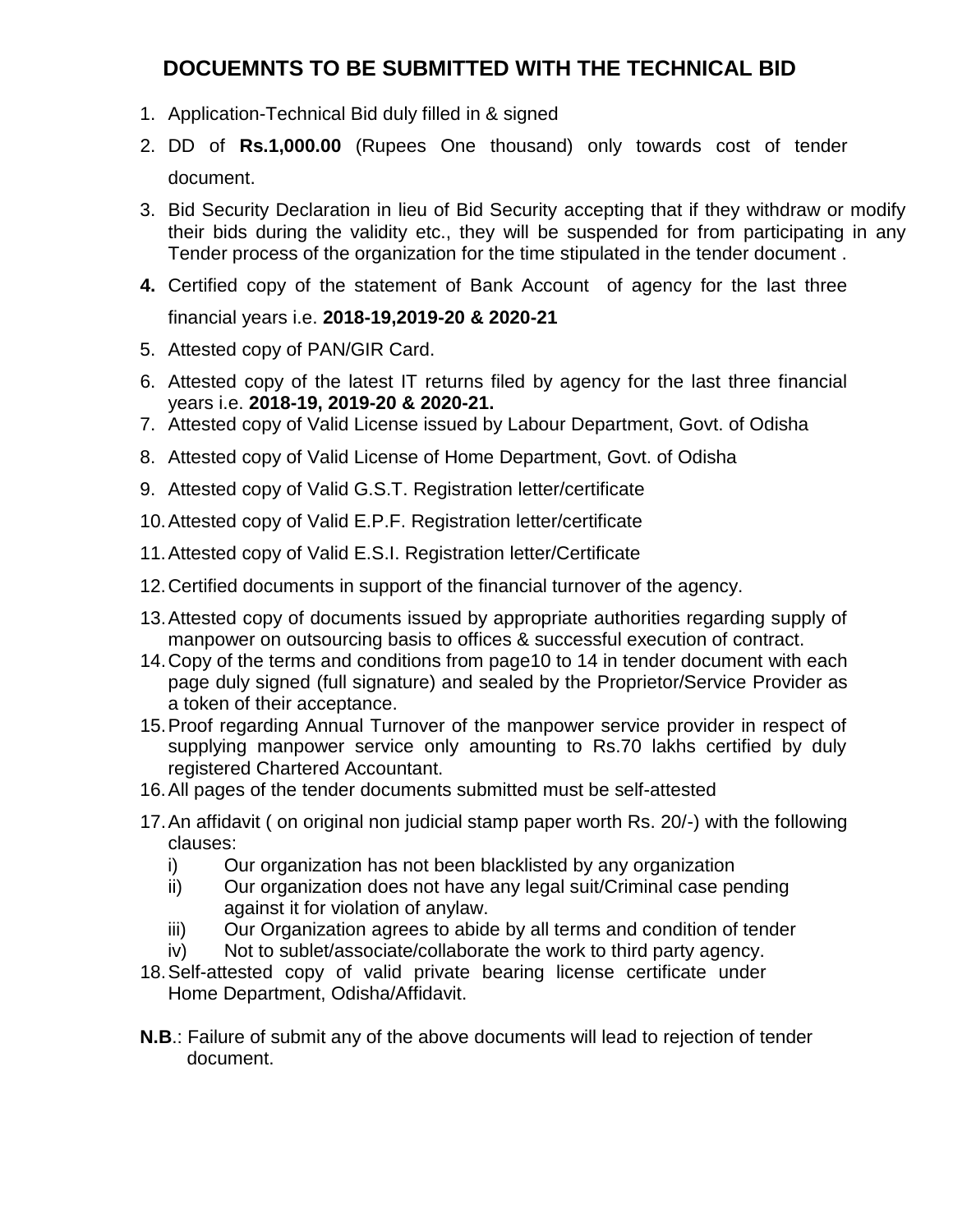#### **DOCUMENTS TO BE SUBMITTED BY THE SUCCESSFUL BIDDER AT THE TIME OF DEPLOYMENT OF MANPOWER (ALONG WITH AGREEMENT)**

- **1. List of Manpower shortlisted by agency for deployment in DES, Odisha, Bhubaneswar containing full details of i.e. date of birth, marital status, address, educational qualification etc.**
- **2. Bio-data of All persons.**
- **3. Police verification report to the effect that the person concerned does not have any criminal case pending against him.**
- **4. Any other document considered relevant.**
- **5. Undertaking from deployed persons to perform assigned duty satisfactorily.**
- **6. Agreement accepting Terms and Conditions of the Directorate on Nonjudicial stamp paper worth Rs.100.00 within 7 days from issue of the Contract order by the Directorate.**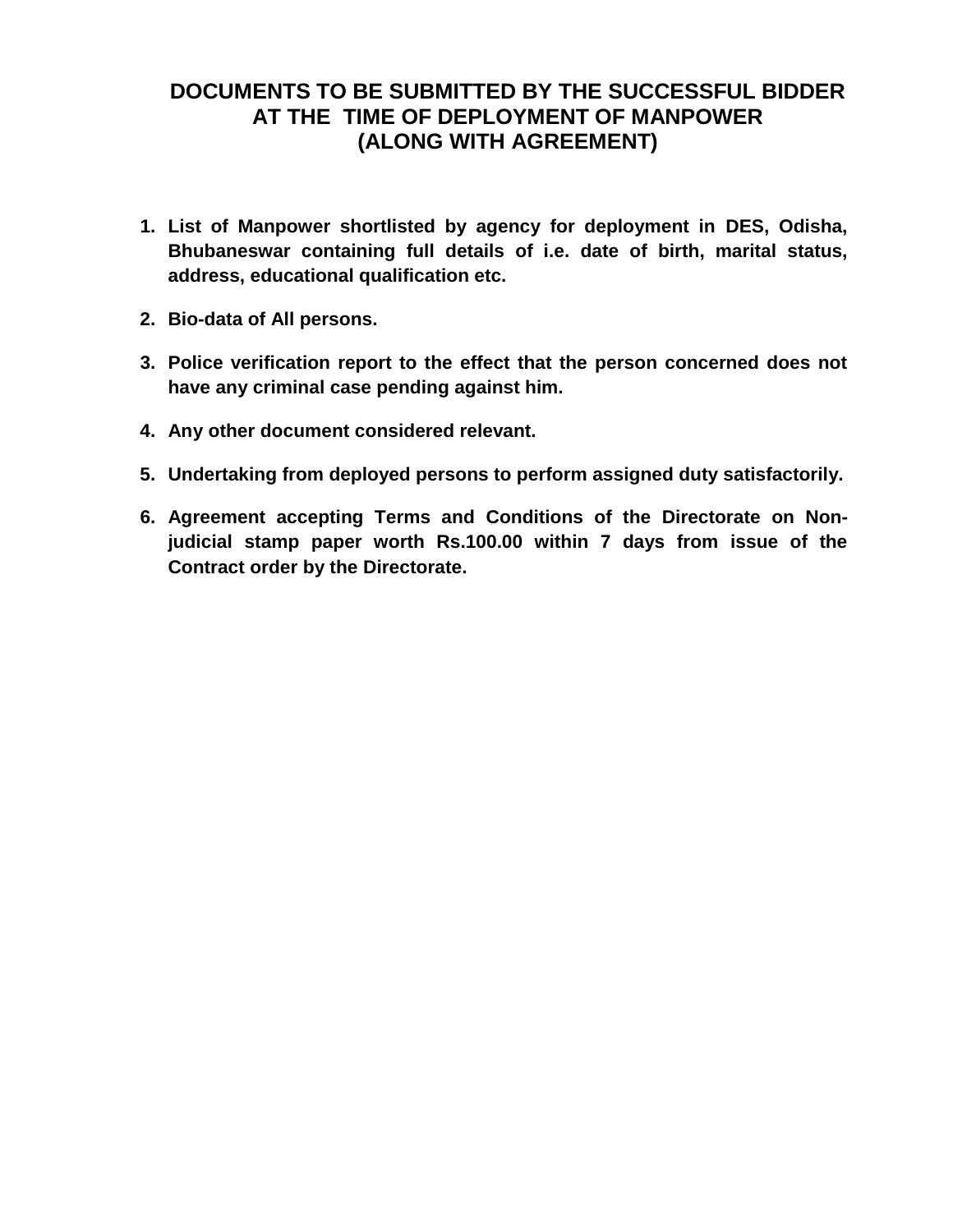#### **AGREEMENTF OR DEPLOYMENT OF MANPOWER ON OUTSOURCING BASIS**

The Agreement is made on this………………day of.................................................between The Directorate of Economics & Statistics, Odisha, Bhubaneswar , PIN-751001 here in after referred to as the first party(Authority)

AND

M/S ....................................................................................................................Represented by Sri...................................................................here in after called the second party (Manpower Service Provider) which expression shall where the context so requires or admits, also include the successors or assignees of the other part.

Whereas, the "Authority" desires that the services of .....................................are required. In Directorate of Economics & Statistics, Odisha, Bhubaneswar

And whereas the "Manpower Service Provider" has offered its willingness to the same in conformity with provisions of the agreement.

And whereas the "Authority" has finalized the rate as per the terms and conditions of the agreement to the "Manpower Service Provider".

#### **Now This Agreement Witnesses as Below**:

- 1. That the Annexure containing the Terms and conditions shall be deemed to form and to be read and construed as part of this agreement.
- 2. That in consideration of the payment to be made by the Authority to the Manpower Service provider the Manpower Service Provider hereby agrees with the Authority to provide personnel to be engaged as per requisition of Directorate of Economics & Statistics, Odisha, Bhubaneswar, PIN-751001 in conformity with provisions of the Terms and conditions in tender document.
- 3. That the Authority hereby further agrees to pay the manpower service provider as per the contract price at the time and in the manner prescribed in the said Terms and conditions
- 4. That in the event of any dispute that may arise it shall be settled as per the Terms and conditions of the tender
- 5. That this agreement is valid up to one year from the date of executing order by theserviceprovider.
- 6. That the termination of this contract shall be effected due to any reason as per terms and condition of tender by either party with a prior notice of one month.

IN WITNESS WHEREOF the parties have caused their caused their respective common seals to be here in to set their respective hands and seals on the day and year first written above.

| Signature of the officer Authorized to | Signature of the Authority          |
|----------------------------------------|-------------------------------------|
| Sign on behalf of premises manpower    | (An officer acting in the           |
| Service provider Authority).           | For and on behalf of the authority) |
| IN THE PRESENCE OF WITNESS             |                                     |
| Witness:                               | Witness:                            |
|                                        |                                     |
|                                        | Address:                            |
|                                        |                                     |
|                                        |                                     |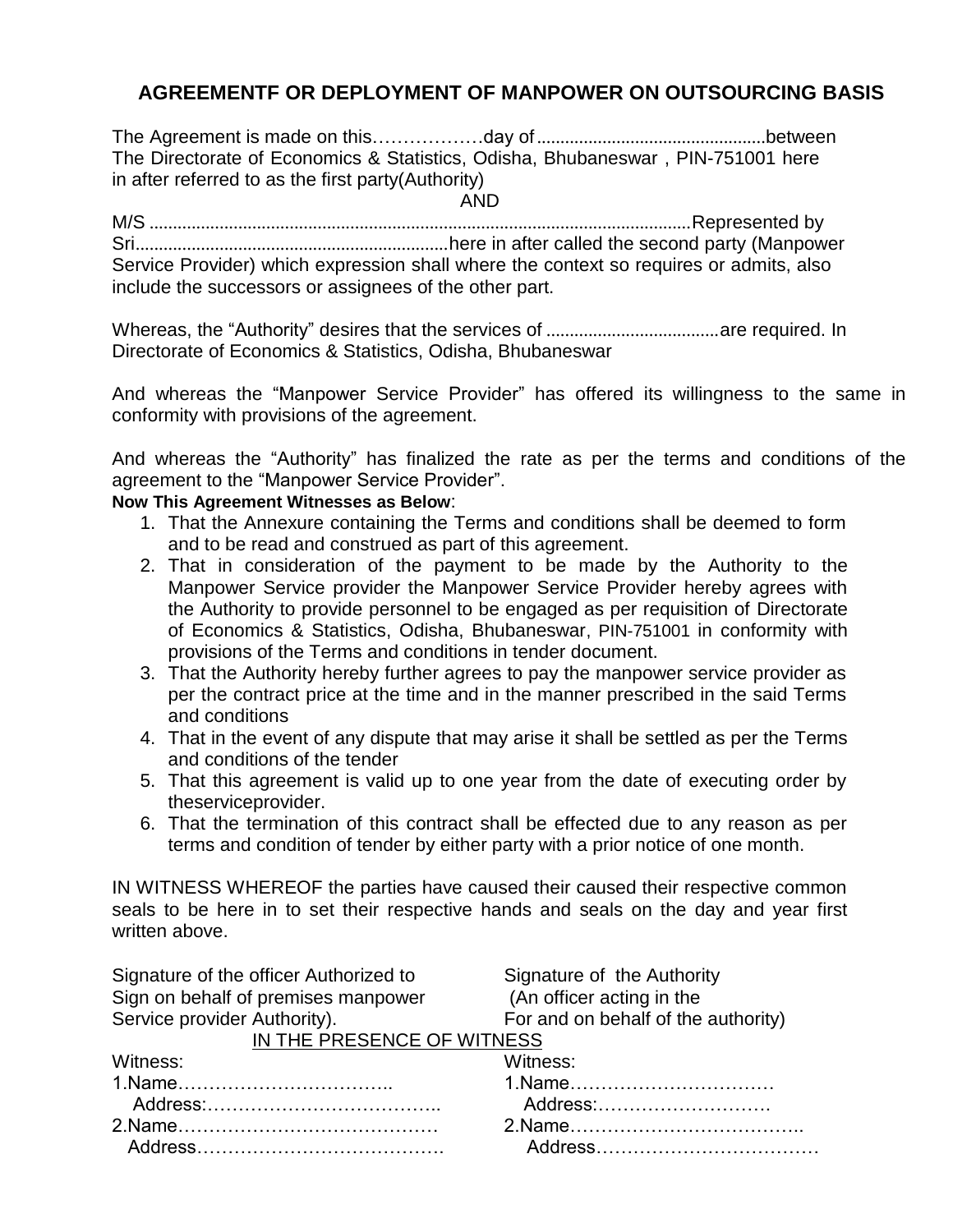#### **ANNEXURE TERMS AND CONDITIONS OF THE AGREEMENT**

- 1. The Agreement shall commence from...........................................(date) and shall continue till...........................................................(date) unless it is curtailed or terminated by the authority owing to deficiency of service, sub-standard quality of manpower deployed, breach of contract etc. or change in requirements.
- 2. The agreement shall automatically expire on (date) unless extended further by the mutual consent of the Manpower Service Provider and the Authority.
- 3. The Agreement may be extended, on the same terms and conditions or with some additions/deletions/ modifications, for a further specific period mutually agreed upon by the Manpower Service Provider and the Authority.
- 4. The Manpower Service Provider shall not be allowed to transfer, assign, pledge or subcontract its rights and liabilities under this agreement to any other agency or organization by whatever name be called without the prior written consent of the authority.
- 5. The Manpower Service Provider will be bound by the details furnished by it to the Authoritywhile submitting the tender or at subsequent stage. In case, such documents furnished by itare found to be false at any stage, it would be deemed to be a breach of terms of Agreement making it liable for legal action besides termination of the Agreement.
- 6. The Authority reserves the right to terminate the Agreement during initial period also after giving one month notice to the Manpower Service Provider.
- 7. The persons deployed shall be required to report for work in time as per their nature of duty and shall work under the officer as may have been kept in charge of the office /Department/Hostel and would leave after completion of duty hours and remain beyond duty hour in exigency for which he would not be paid any extra remuneration. In case, the person deployed remains absent on a particular day or comes late/leaves early on three on three occasions, proportionate deduction from the remuneration for one day will be made.
- 8. The person deployed may be called on holidays to attend duty and shall be paid extra remuneration as per rates approved by this office on attending such duty.
- 9. The Manpower Service Provider shall nominate a coordinator who shall be responsible for immediate interaction with the DES,Odisha, Bhubaneswar so that optimal services of the persons deployed could be availed without any disruption.
- 10. The entire financial liability in respect of manpower services deployed in DES,Odisha, Bhubaneswar or office concerned shall be that of the Manpower Service Provider and the DES,Odisha, Bhubaneswar or Office concerned will in no way be liable. It will be the responsibility of the Manpower Service Provider to pay to the person deployed a sum not less than the minimum rate quoted in the financial bid and show such evidence as may be required by the DES,Odisha, Bhubaneswar or Office concerned.
- 11. For all intents and purpose/the Manpower Service Provider shall be the "Employer" within the meaning of different Rules & Acts in respect of manpower so deployed. The persons deployed by the Manpower Service Provider shall not have any claim what so ever like employer and employee relationship against the DES,Odisha, Bhubaneswar or Office concerned.
- 12 The Manpower Service Provider shall be solely responsible for the redresses of grievances or resolution of disputes relating to persons deployed. The DES, Odisha, Bhubaneswar shall, in no way, be responsible for settlement of such issues whatsoever. In case the grievances of the deployed person are not attended to by Manpower Service Provider the deployed person can replace their grievance before a Joint Committee consisting of a representative of the DES,Odisha, Bhubaneswar or Office concerned and an Authorized representative of the Manpower Service Provider.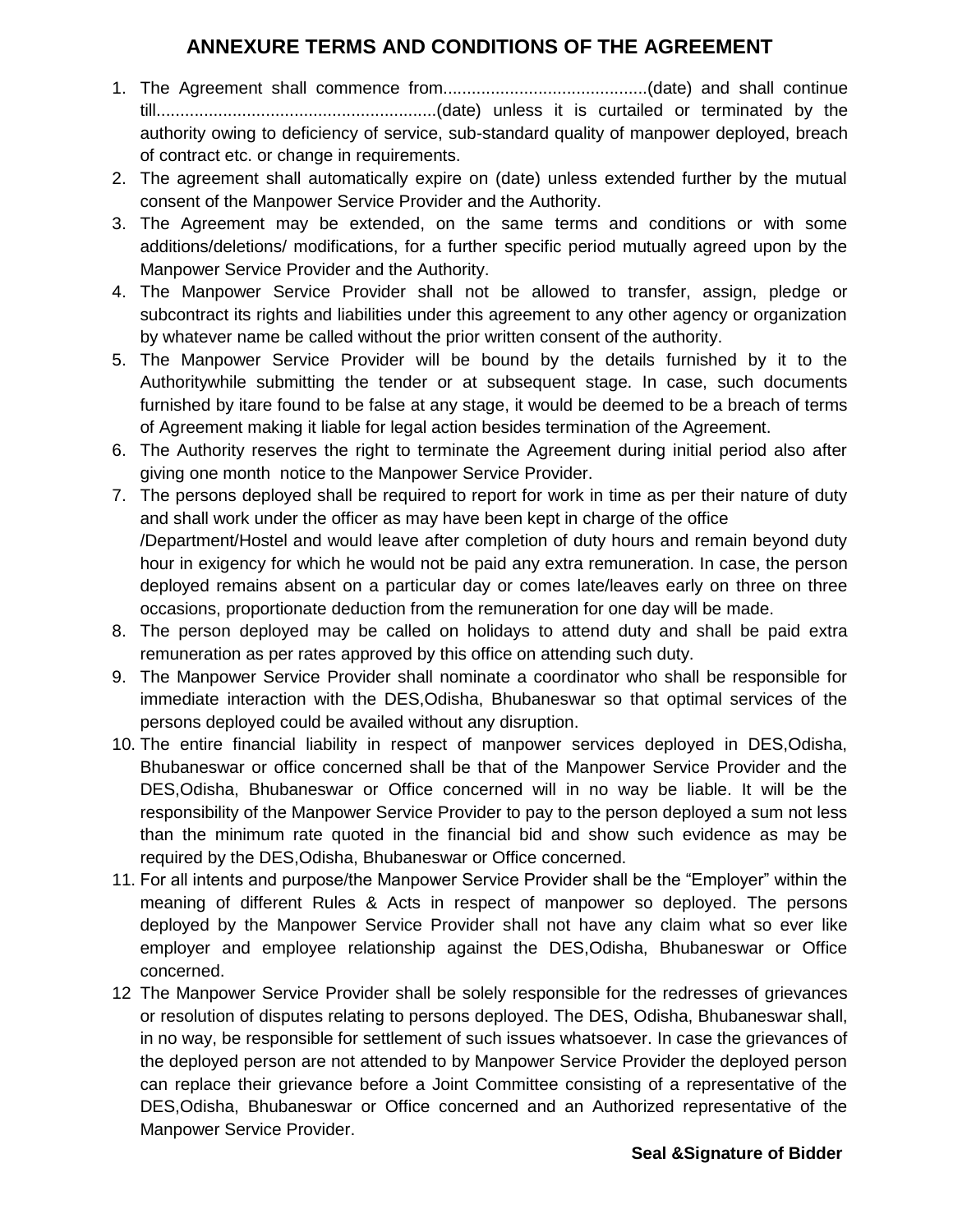- 13 The DES, Odisha, Bhubaneswar shall not be responsible for any financial loss or any injury to any person deployed by the Manpower Service Provider in the course of their performing the functions/duties, or for payment towards any compensation.
- 14 The persons deployed by the Manpower Service Provider shall not claim nor shall be entitledto pay, perks and other facilities admissible to regular/ confirmed employees during thecurrencyorafterexpiryofthe Agreement.
- 15 In case termination of this Agreement on its expiry or otherwise, the persons deployed by that, Manpower Service Provider shall not be entitled to and shall have no claim for any absorption in regular or other capacity.
- 16 The person deployed shall not claim any benefit or compensation or absorption or regularization of deployment with office under the provision of rules and Acts. Undertaking from the person deployed to this effect shall be required to be submitted by the Manpower Service Provider.
- 17 The Manpower Service Provider must be registered with the concerned Govt. Authorities, i.e. Labour Department, Provident Fund Authorities, Employees State Insurance Corporation etc., and a copy of the registration should be submitted. The Manpower Service Provider shall comply with all legal requirements for obtaining License under Contract Labour (Regulations and Abolition) Act, 1970 if any, at his own part and cost, if, required under the Act.
- 18 The Manpower Service Provider shall provide a substitute well in advance if there occurs any probability of the person leaving the job due to his/her own personal reasons. The payment in respect of the overlapping period of the substitute shall be the responsibility of the Manpower Service Provider. The Manpower Service Provider shall be responsible for contribution towards Provident Fund and Employees State Insurance, wherever applicable.
- 19. The persons deployed by the Manpower Service Provider should have good police records and no criminal case should be pending against them.
- 20. The persons deployed should be polite, cordial and efficient while handing the assigned work and their actions should promote good will and enhance the image of the DES, Odisha, Bhubaneswar or office concerned. The Manpower Service Provider shall be responsible for any act of indiscipline on the part of the persons deployed.
- 21. The persons deployed shall, during the course of their work be privy to certain qualified documents and information which they are not supposed to divulge to third parties. In view of this, they shall be required to take oath of confidentiality and breach of this condition shallmake the Manpower Service Provider as well as the person deployed liable for penal action under the applicable laws besides, action for breach of contract.
- 22. The Manpower Service Provider shall be responsible for compliance of all statutory provisions relating to minimum wages payable to different types of worker in respect of the persons deployed by it in the DES, Odisha, Bhubaneswar of Office concerned. The DES, Odisha, Bhubaneswar or Office concerned shall have no liability in this regard.
- 23. The Manpower Service Provider shall also be liable for depositing all taxes, levies, Cess etc. on account of service rendered by it to the DES,Odisha, Bhubaneswar of Office concerned to the concerned tax collection authorities, from time to time, as per the rules and regulations in the matter. Attested Xerox copies of such documents shall be furnished to the DES, Odisha, Bhubaneswar or Office concerned.
- 24. The Manpower Service Provider shall maintain all statutory registers under the Law and shall produce the same, on demand to the authority of the DES, Odisha, Bhubaneswar or Office concerned or any other authority under Law.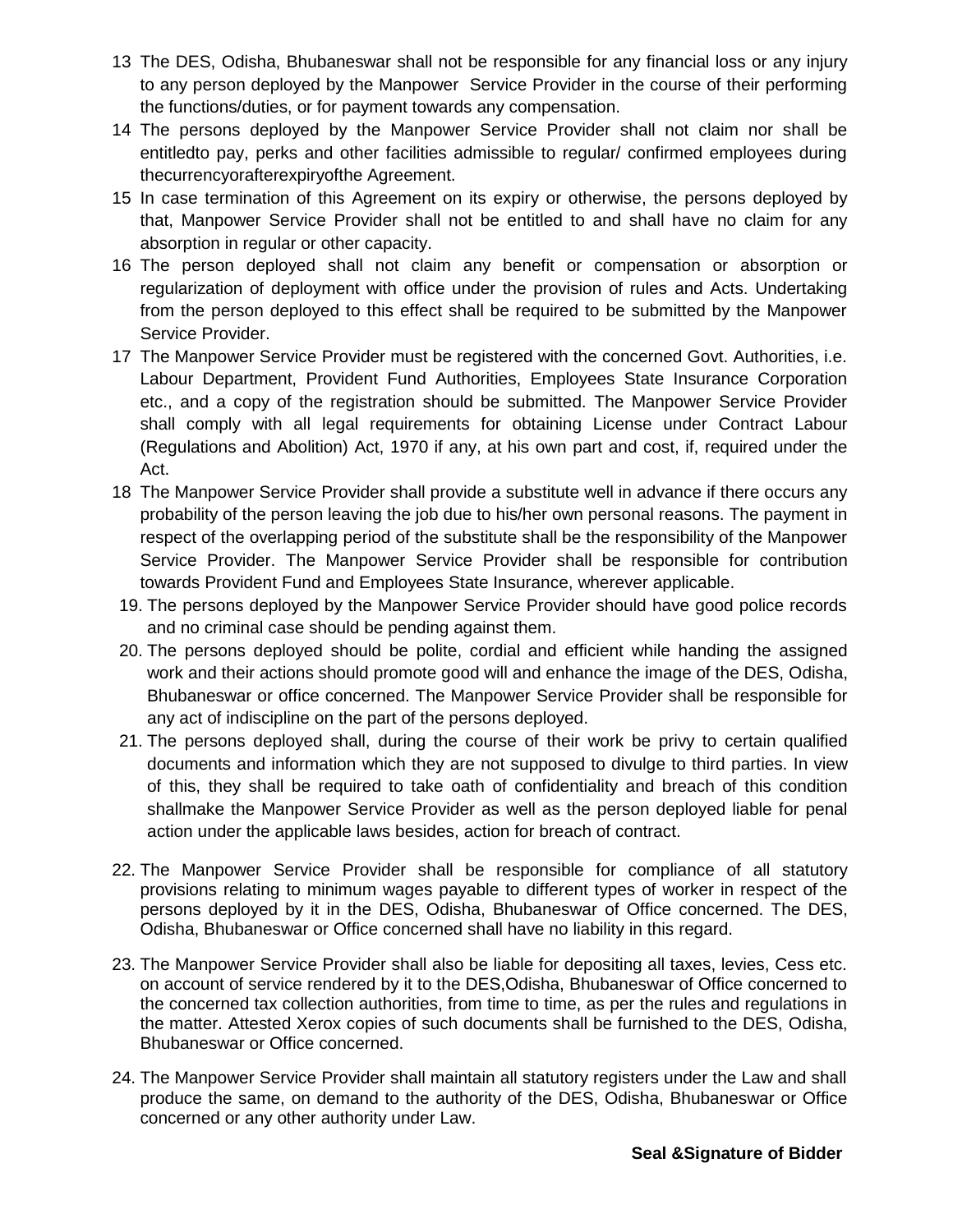- 25. In case, the Manpower Service Provider fails to comply with any liability under appropriate law, and as a result thereof, the DES,Odisha, Bhubaneswar or the office Concerned is put to any loss/obligation, monetary or otherwise, the University or the Office Concerned will be entitled to get itself reimbursed out of the outstanding bills or the Performance Security Deposit of the Manpower Service Provider, to the extent of the loss or obligation in monetary terms.
- 26. The Agreement is liable to be terminated because of non-performance, deviation of terms and conditions of contract, non-payment of remuneration of employed persons and nonpayment of statutory dues. The DES,Odisha, Bhubaneswar or Office Concerned will have no liability towards non-payment of remuneration of the persons employed by the Manpower Service Provider and the outstanding statutory dues of the service provider to statutory authorities. If any loss or damage is caused to the DES, Odisha, Bhubaneswar or Office Concerned by the persons deployed, the same shall be recovered from the unpaid bills or adjusted from the performance Security Deposit.
- 27. In case breach of any terms and conditions attached to this agreement, the Performance Security Deposit of the Manpower Service Provider shall be liable to be forfeited besides annulment of the Agreement.
- 28. The Manpower Service Provider shall raise the bill in triplicate, along with attendance sheet duly verified by this Office in respect of the persons deployed and submit the same to the Director, DES, Odisha, Bhubaneswar in the first week of the succeeding month.
- 29. The amount of penalty calculated @Rs.100 per day on account of delay, if any, in providing a suitable substitute for the period beyond three working days by the Manpower Service Provider shall be deducted from its monthly bills in the succeeding month.
- 30. The Authority reserves the right to withdraw or relax any of the terms and conditions mentioned above so as to overcome the problem encountered at a later stage.
- 31. In the event of any dispute arising in respect of the clauses of the agreement the same shallbe resolved through negotiation. Alternatively the dispute shall be referred to the next higher authority or controlling Officer for his decision and the same shall be binding on all parties.
- 32. All disputes shall be under the jurisdiction of the court at the place where the headquarters of the authority, who has executed the agreement, is located.

**Seal & Signature of Bidder.**